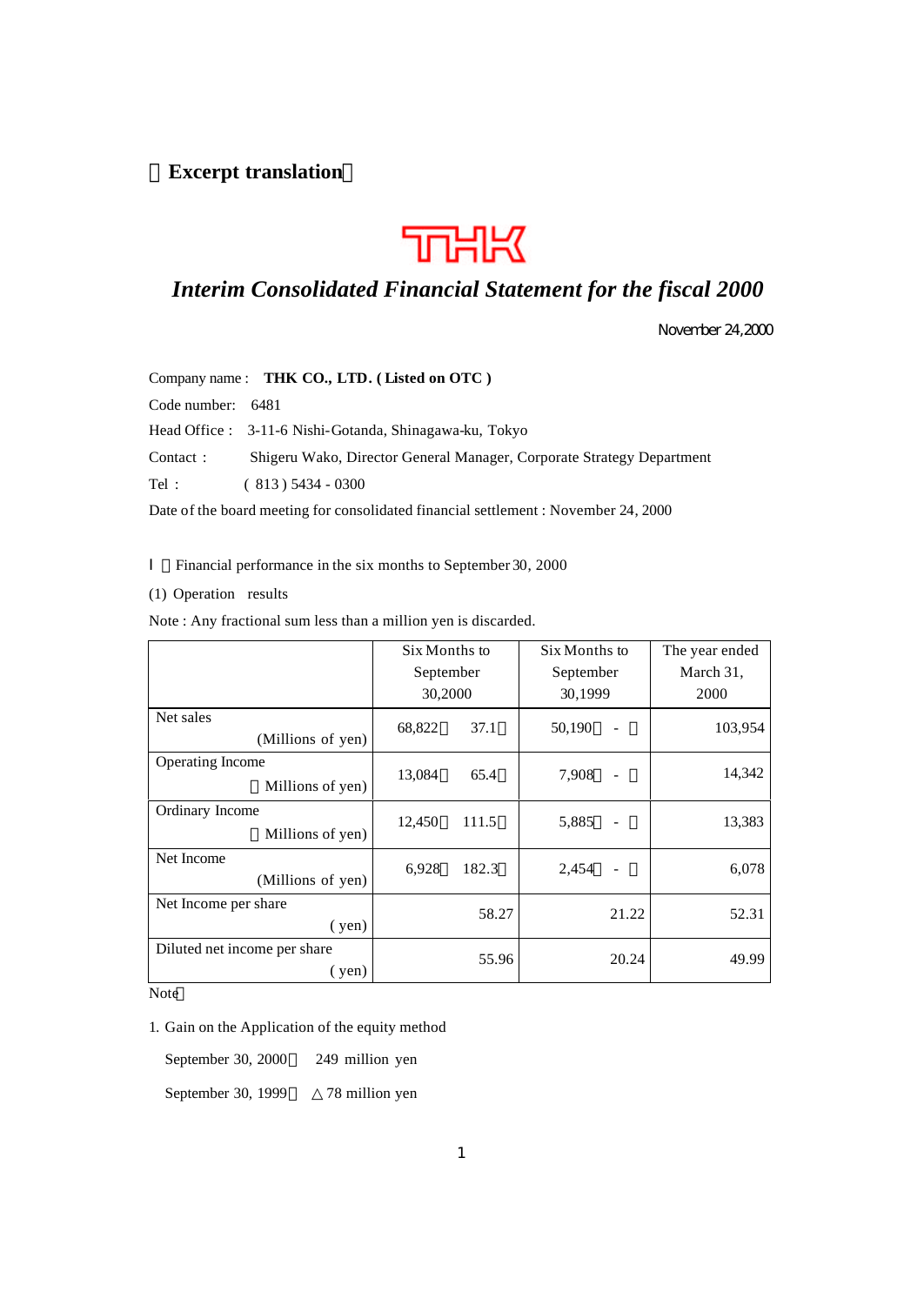March 31, 2000 155 million yen

- 2. Difference between market value of derivatives and contract prices 15 million yen
- 3. Change in the accounting policy Not applicable
- 4. Figures in parenthesis are the percentage changes from the previous period.

|                                   | As of September | As of September | As of March |
|-----------------------------------|-----------------|-----------------|-------------|
|                                   | 30,2000         | 30,1999         | 31,2000     |
| Total assets<br>(Millions of yen) | 191,480         | 198,395         | 195,750     |
|                                   |                 |                 |             |
| Total shareholders'               |                 |                 |             |
| Equity                            | 95,715          | 81,178          | 88,061      |
| Millions of yen)                  |                 |                 |             |
| Equity ratio<br>(% )              | 50.0            | 40.9            | 45.0        |
| Total shareholders' equity        |                 |                 |             |
| per share                         | 802.04          | 699.07          | 746.67      |
| (ven)                             |                 |                 |             |

## (2) Consolidated Financial Position

#### (3) Consolidated Statements of Cash Flows

|                                      | As of September<br>30, 2000 | As of September<br>30, 1999 | As of March 31,<br>2000 |
|--------------------------------------|-----------------------------|-----------------------------|-------------------------|
| Cash Flows from Operating Activities | 7,742                       |                             | 20,368                  |
| Cash Flows from Investing Activities | 1,152                       |                             | 9,022                   |
| Cash Flows from Financing Activities | 14.704                      |                             | 14,891                  |
| Cash and Cash Equivalents            | 50,719                      |                             | 58,866                  |

(4)Scope of Consolidation and Application of equity method

The number of Consolidated subsidiaries 12

The number of Unconsolidated companies to which the equity method is applied 0

The number of affiliates to which the equity method is applied 1

(5)Change in scope of consolidation and application of equity method Not applicable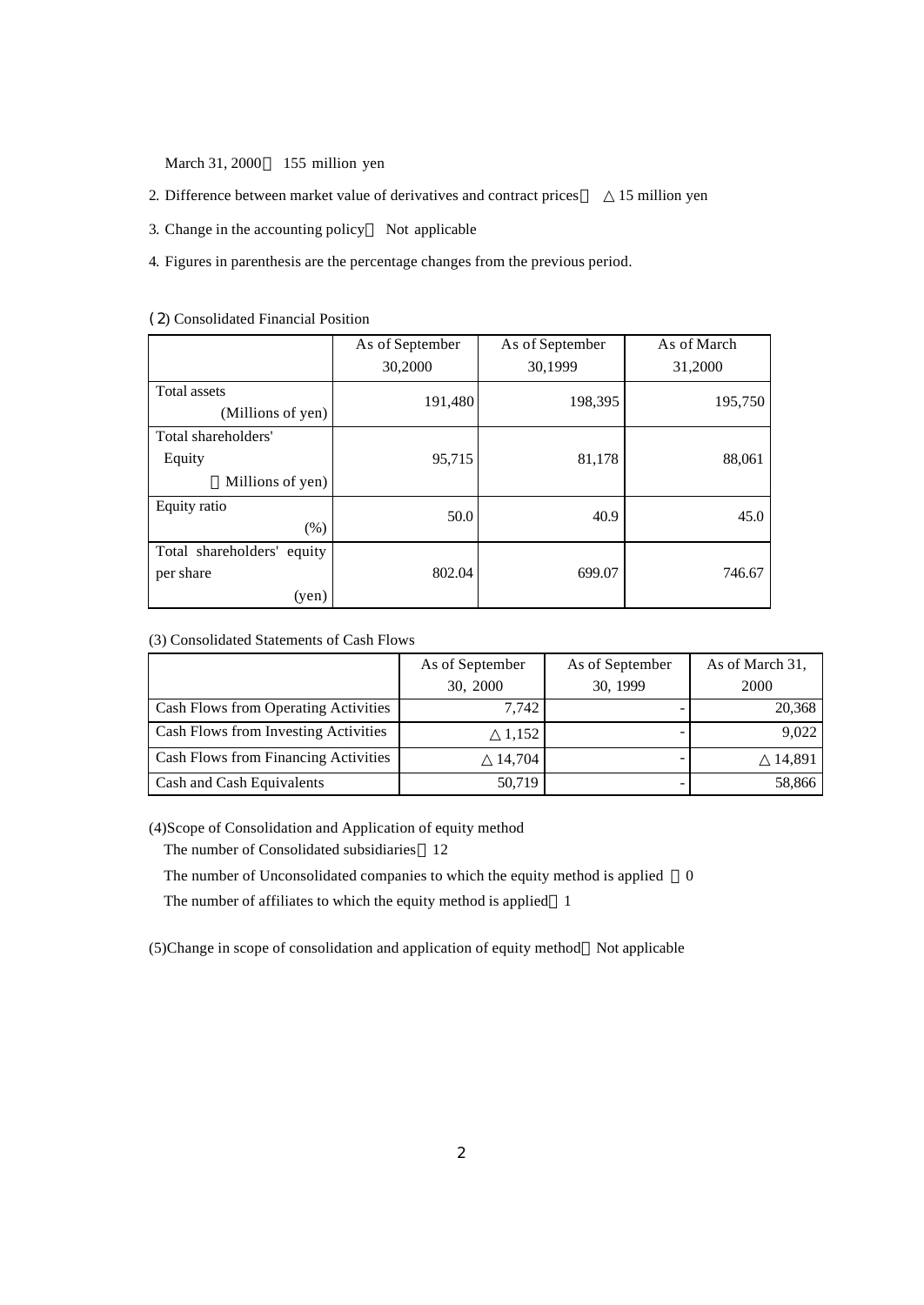|                 |                 | For the year ended March 31, 2001 |
|-----------------|-----------------|-----------------------------------|
| Net sales       | Millions of yen | 145,000                           |
| Ordinary Income | Millions of yen | 25,500                            |
| Net Income      | Millions of yen | 14.000                            |

2.Forecast of financial performance for the year ended March 31, 2001

Reference; Forecast net income per share (for the year : ¥ 117.31)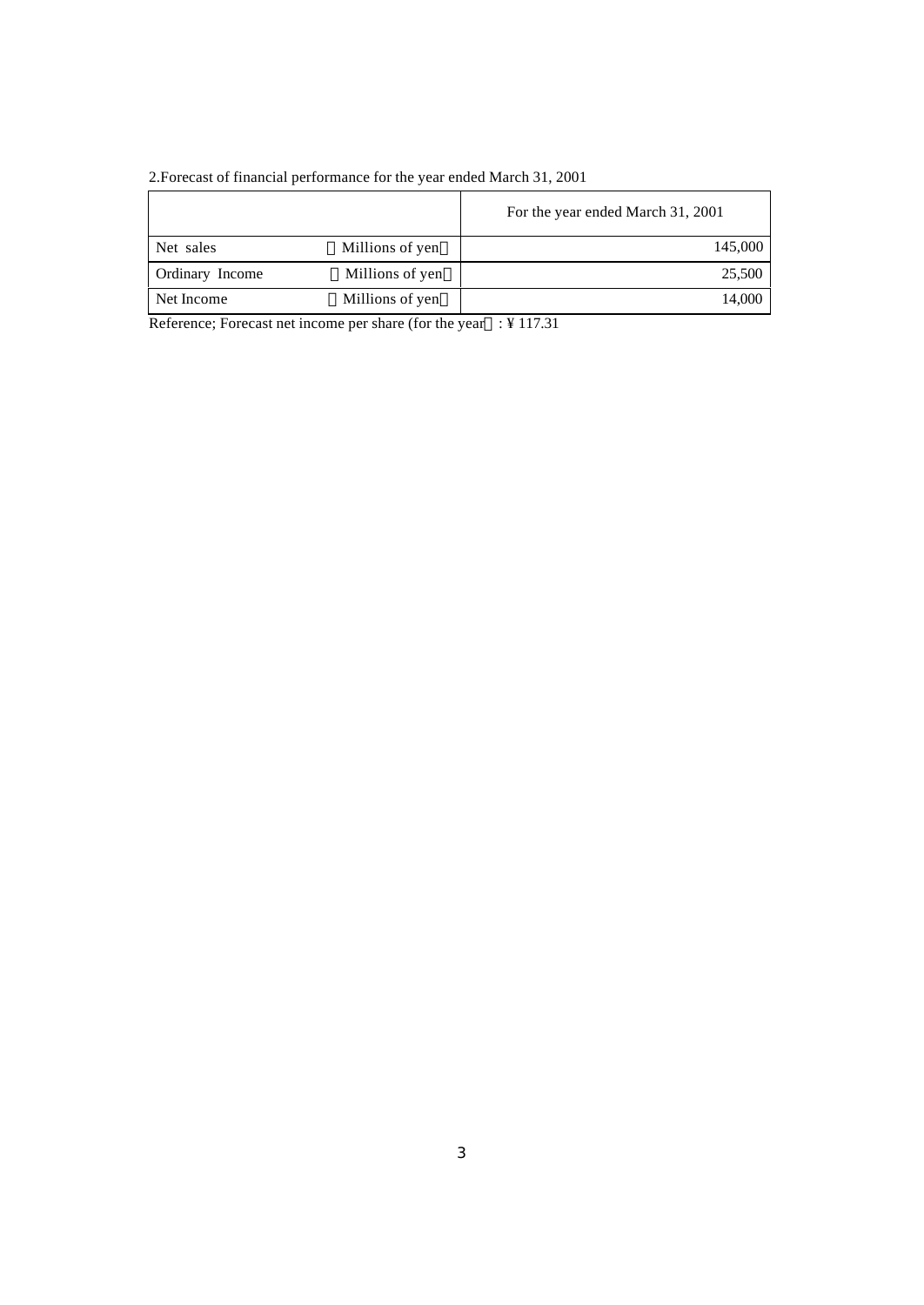|                                         | As of SEP. 30,2000     |       | As of SEP. 30,1999     |       | As of MAR. 31,2000     |       |
|-----------------------------------------|------------------------|-------|------------------------|-------|------------------------|-------|
|                                         | <b>Millions of Yen</b> | ( )   | <b>Millions of Yen</b> | ( )   | <b>Millions of Yen</b> | ( )   |
| <b>Assets</b>                           |                        |       |                        |       |                        |       |
| <b>Current Assets:</b>                  |                        |       |                        |       |                        |       |
| Cash on hand and in banks               | 41,353                 |       | 44,027                 |       | 47,297                 |       |
| Notes receivable and Accounts           | 46,740                 |       | 31,404                 |       | 36,251                 |       |
| receivable-trade                        |                        |       |                        |       |                        |       |
| Marketable securities                   | 6,366                  |       | 17,575                 |       | 9,117                  |       |
| Inventories                             | 30,503                 |       | 37,711                 |       | 34,829                 |       |
| Short-term loans                        | 4,546                  |       | 5,851                  |       | 6,929                  |       |
| Prepaid taxes                           |                        |       |                        |       |                        |       |
| Deferre<br>tax assets                   | 1,861                  |       | 2,265                  |       | 2,035                  |       |
| Others                                  | 1,496                  |       | 1,026                  |       | 886                    |       |
| Less: allowance for bad debts           | 311                    |       | 310                    |       | 280                    |       |
| Total current assets                    | 132,557                | 69.2  | 139,552                | 70.4  | 137,068                | 70.0  |
| <b>Fixed Assets:</b>                    |                        |       |                        |       |                        |       |
| Tangible Fixed Assets:                  | 38,154                 | 19.9  | 37,592                 | 19.0  | 36,218                 | 18.5  |
| Buildings and structures                | 11,217                 |       | 9,932                  |       | 9,447                  |       |
| Machinery, equipment, and vehicles      | 14,441                 |       | 16,281                 |       | 14,621                 |       |
| Land                                    | 10,060                 |       | 9,660                  |       | 9,815                  |       |
| Construction in progress                | 1,259                  |       | 354                    |       | 1,049                  |       |
| Others                                  | 1,174                  |       | 1,363                  |       | 1.284                  |       |
| Intangible Fixed Assets:                | 3,574                  | 1.9   | 4,420                  | 2.2   | 3,946                  | 2.0   |
| Investments and others:                 | 17,144                 | 8.9   | 16,539                 | 8.3   | 15,794                 | 8.1   |
| Investment in securities                | 12,136                 |       | 11,127                 |       | 10,265                 |       |
| Deffered tax assets                     | 280                    |       | 310                    |       | 450                    |       |
| Others                                  | 5,254                  |       | 5,569                  |       | 5,237                  |       |
| Less: allowance for bad debts           | 527                    |       | 467                    |       | 159                    |       |
| Total fixed assets                      | 58,873                 | 30.7  | 58.552                 | 29.5  | 55,959                 | 28.6  |
| Bond discount                           | 50                     |       | 281                    |       | 153                    |       |
| Total deferred assets                   | 50                     | 0.1   | 281                    | 0.1   | 153                    | 0.1   |
| Adjustment Result from Foreign Currency |                        |       | 8                      | 0.0   | 2,569                  | 1.3   |
| <b>Statement Translation</b>            |                        |       |                        |       |                        |       |
| <b>Total Assets</b>                     | 191,480                | 100.0 | 198,395                | 100.0 | 195,750                | 100.0 |

# *Interim Consolidated Balance Sheets*

For the six months to September 30, 1999 and 2000 The year ended March 31, 2000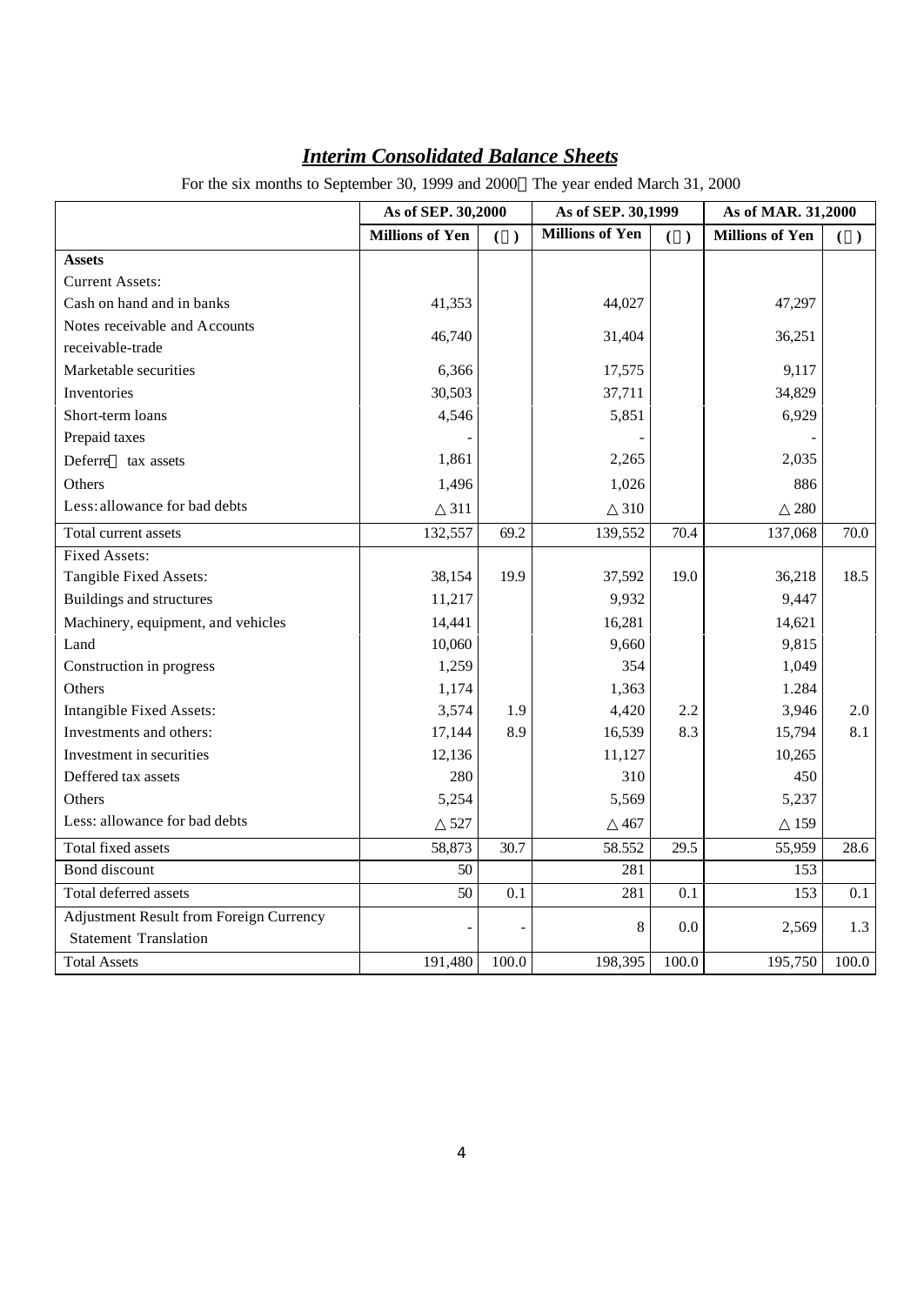|                                                | As of SEP. 30,2000     |       | As of SEP. 30,1999     |       | As of MAR. 31,2000     |         |
|------------------------------------------------|------------------------|-------|------------------------|-------|------------------------|---------|
|                                                | <b>Millions of Yen</b> | ( )   | <b>Millions of Yen</b> | $($ ) | <b>Millions of Yen</b> | ( )     |
| <b>Liabilities</b>                             |                        |       |                        |       |                        |         |
| <b>Current Liabilities:</b>                    |                        |       |                        |       |                        |         |
| Notes payable and Accounts payable-trade       | 28,431                 |       | 19,563                 |       | 23,897                 |         |
| Short-term debt                                | 8,513                  |       | 19,264                 |       | 12,640                 |         |
| Current portion of long-term debt              | 6,059                  |       | 4,925                  |       | 5,371                  |         |
| Current portion of bonds                       |                        |       | 19,770                 |       | 9,770                  |         |
| Corporate income taxes payable and others      | 4,304                  |       | 1,817                  |       | 3,933                  |         |
| Bonuses payment reserve                        | 1,307                  |       | 1,306                  |       | 1,229                  |         |
| Other                                          | 6,194                  |       | 8,116                  |       | 6,863                  |         |
| Total current liabilities                      | 54,810                 | 28.6  | 74,764                 | 37.7  | 63,706                 | 32.5    |
| Non-current liabilities:                       |                        |       |                        |       |                        |         |
| <b>Bonds</b>                                   | 16,390                 |       | 13,448                 |       | 16,378                 |         |
| Convertible bonds                              | 13,966                 |       | 14,621                 |       | 14,033                 |         |
| Long-term debt                                 | 8,952                  |       | 13,133                 |       | 12,130                 |         |
| The allowance for retirement benefits          |                        |       | 1,081                  |       | 1,219                  |         |
| Accrued employees' retirement benefits         | 1,299                  |       |                        |       |                        |         |
| Deffered tax liabilities                       |                        |       | 6                      |       |                        |         |
| Other                                          | 98                     |       | 11                     |       | 40                     |         |
| Total non-current liabilities                  | 40,707                 | 21.3  | 42,302                 | 21.3  | 43,801                 | 22.4    |
| <b>Total Liabilities</b>                       | 95,518                 | 49.9  | 117,067                | 59.0  | 107,508                | 54.9    |
| <b>Minority interest</b>                       |                        |       |                        |       |                        |         |
| Minority interest                              | 247                    | 0.1   | 148                    | 0.1   | 180                    | 0.1     |
| <b>Shareholders' Equity:</b>                   |                        |       |                        |       |                        |         |
| Common stock                                   | 23,075                 | 12.1  | 19,917                 | 10.0  | 21,733                 | 11.1    |
| Additional paid-in capital                     | 30,931                 | 16.2  | 26,976                 | 13.6  | 29,220                 | 14.9    |
| <b>Consolidated Surplus</b>                    | 43,123                 | 22.5  | 34,285                 | 17.3  | 37,109                 | 19.0    |
| Valuation Adjustment for Marketable            | 1,007                  | 0.5   |                        |       |                        |         |
| securities                                     |                        |       |                        |       |                        |         |
| <b>Adjustment Result from Foreign Currency</b> | 2,422                  | 1.3   |                        |       |                        |         |
| <b>Statement Translation</b>                   |                        |       |                        |       |                        |         |
| Treasury stock                                 | 1                      | 0.0   | $\overline{0}$         | 0.0   | 1                      | $0.0\,$ |
| Total shareholders' equity                     | 95,715                 | 50.0  | 81,178                 | 40.9  | 88,061                 | 45.0    |
| Total Liabilities, Minority interests and      | 191,480                | 100.0 | 198,395                | 100.0 | 195,750                | 100.0   |
| Shareholders' Equity                           |                        |       |                        |       |                        |         |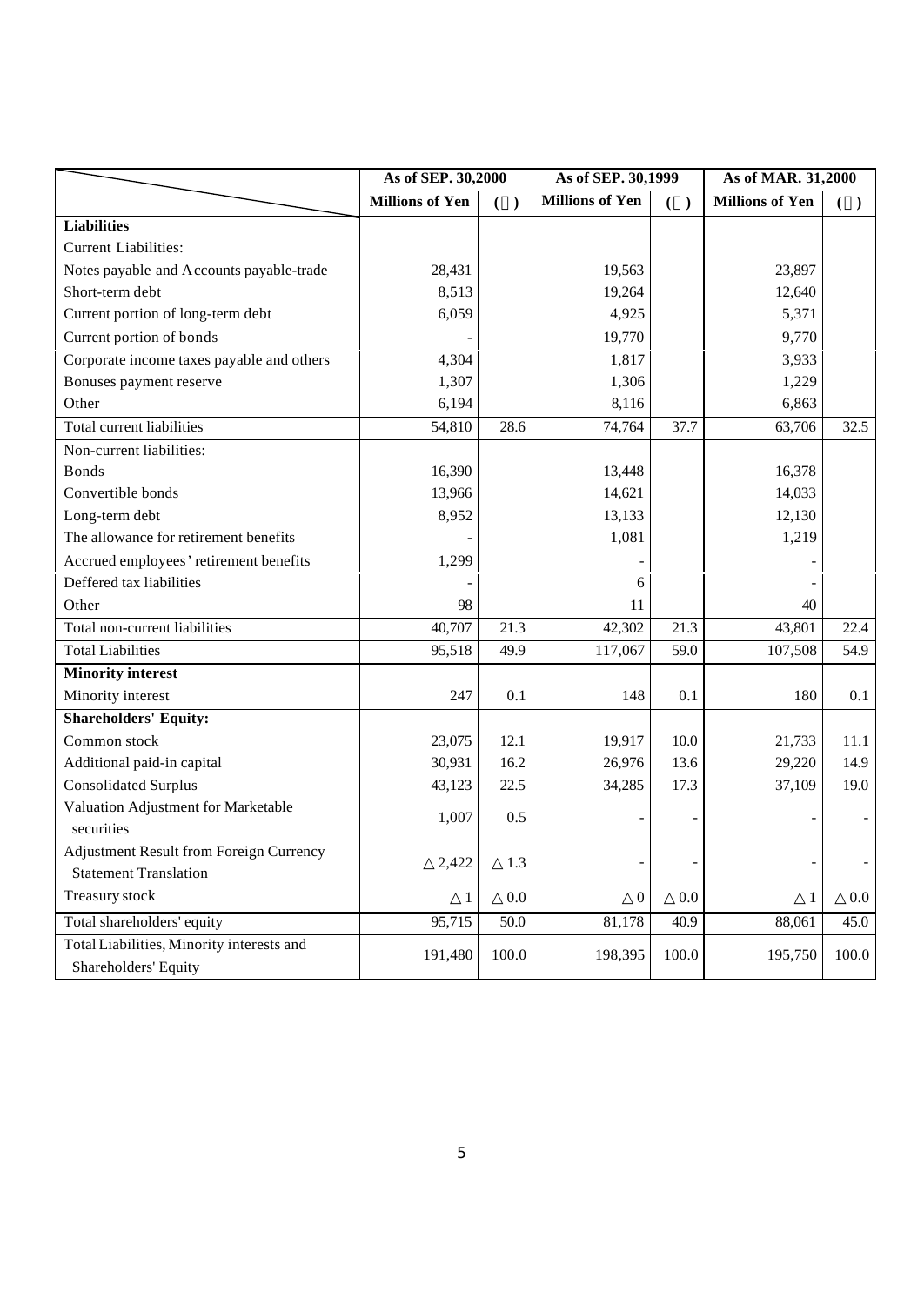| For the six months to September 30, 1999 and 2000 The year ended March 31, 2000 |                        |       |                        |       |                        |       |
|---------------------------------------------------------------------------------|------------------------|-------|------------------------|-------|------------------------|-------|
|                                                                                 | As of SEP. 30,2000     |       | As of SEP. 30,1999     |       | As of MAR. 31,2000     |       |
|                                                                                 | <b>Millions of Yen</b> | ( )   | <b>Millions of Yen</b> | ( )   | <b>Millions of Yen</b> | ( )   |
| Net sales                                                                       | 68,822                 | 100.0 | 50,190                 | 100.0 | 103,954                | 100.0 |
| Cost of sales                                                                   | 44,801                 | 65.1  | 32,442                 | 64.6  | 69,816                 | 67.2  |
| Selling, General and Administrative Expenses                                    | 10,937                 | 15.9  | 9,839                  | 19.6  | 19,795                 | 19.0  |
| <b>Operating Income</b>                                                         | 13,084                 | 19.0  | 7,908                  | 15.8  | 14,342                 | 13.8  |
| Non - Operating Income:                                                         | 762                    | 1.1   | 486                    | 1.0   | 1,966                  | 1.9   |
| Interest income                                                                 | 201                    |       | 218                    |       | 304                    |       |
| Dividend income                                                                 | 44                     |       | 38                     |       | 156                    |       |
| Foreign exchange gain                                                           |                        |       |                        |       | 823                    |       |
| Investment gain on the equity method                                            | 249                    |       |                        |       | 155                    |       |
| Other Non-Operating Income                                                      | 267                    |       | 229                    |       | 526                    |       |
| Non-Operating Expenses :                                                        | 1,395                  | 2.0   | 2,509                  | 5.0   | 2,925                  | 2.8   |
| Interest expenses                                                               | 579                    |       | 874                    |       | 1,717                  |       |
| Foreign exchange loss                                                           | 22                     |       | 721                    |       |                        |       |
| Investment loss on the equity method                                            |                        |       | 78                     |       |                        |       |
| Other Non-Operating Expenses                                                    | 792                    |       | 835                    |       | 1,208                  |       |
| Ordinary Income                                                                 | 12,450                 | 18.1  | 5,885                  | 11.7  | 13,383                 | 12.9  |
| Special Income                                                                  | 39                     | 0.1   | 524                    | 1.0   | 719                    | 0.7   |
| Special Loss                                                                    | 876                    | 1.3   | 895                    | 1.8   | 2,689                  | 2.6   |
| Loss on sales/disposal of property                                              | 350                    |       | 20                     |       | 900                    |       |
| and equipment                                                                   |                        |       |                        |       |                        |       |
| Loss on disposal of inventories                                                 | 111                    |       | 638                    |       | 1,289                  |       |
| Write-down of other marketable securities                                       | 383                    |       |                        |       |                        |       |
| Other                                                                           | 30                     |       | 236                    |       | 499                    |       |
| Income before Income taxes and other                                            | 11,614                 | 16.9  | 5,514                  | 11.0  | 11,414                 | 11.0  |
| Corporate Income taxes, Inhabitant taxes and                                    | 4,556                  | 6.6   | 2,541                  | 5.1   | 4,832                  | 4.6   |
| <b>Business taxes</b>                                                           |                        |       |                        |       |                        |       |
| Adjustment of Corporate Income taxes and                                        | 63                     | 0.1   | 510                    | 1.0   | 464                    | 0.4   |
| Other                                                                           |                        |       |                        |       |                        |       |
| Minority Interest in Income of Consolidated                                     | 65                     | 0.1   | 7                      | 0.0   | 39                     | 0.0   |
| Subsidiaries                                                                    |                        |       |                        |       |                        |       |
| Net Income                                                                      | 6,928                  | 10.1  | 2,454                  | 4.9   | 6,078                  | 5.8   |

# *Interim Consolidated Statements of Income*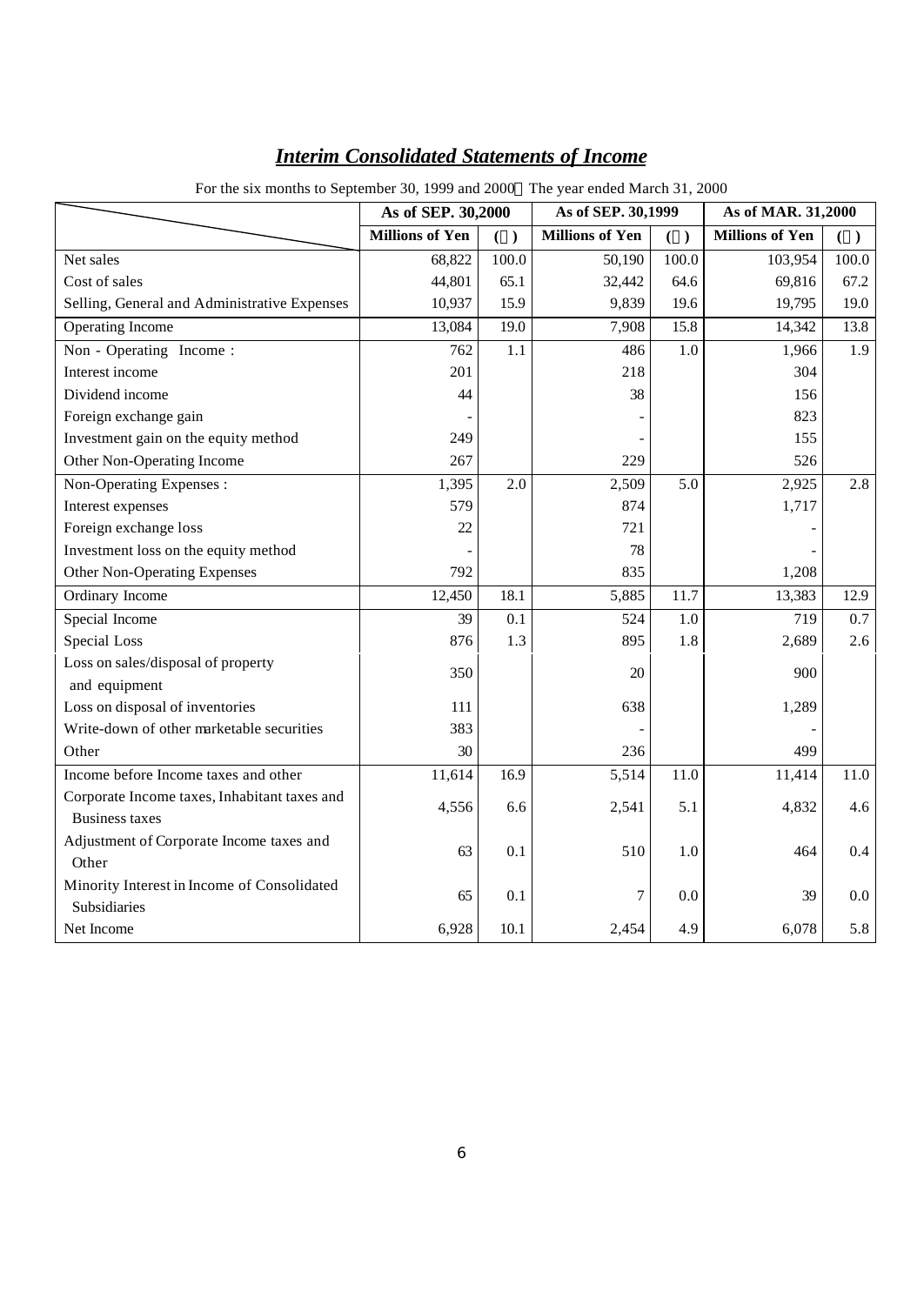# *Interim Consolidated Statements of Retained Earning*

|                                                                 | As of SEP. 30,2000 | As of SEP. 30,1999 | As of MAR. 31,2000 |
|-----------------------------------------------------------------|--------------------|--------------------|--------------------|
| <b>Consolidated Retained Earnings at</b><br>beginning of Year   | 37,109             | 32,542             | 32,542             |
| <b>Increase in Consolidated Retained</b><br>earnings:           |                    | 155                | 226                |
| Increase due to adoption of Tax effect<br>Accounting            |                    | 155                | 226                |
| <b>Decrease in Consolidated Retained</b><br><b>Earnings</b>     | 914                | 866                | 1,737              |
| Cash dividends                                                  | 884                | 866                | 1,737              |
| Bonuses to directors                                            | 30                 |                    |                    |
| Retirement of treasury stock                                    |                    |                    |                    |
| <b>Net Income</b>                                               | 6,928              | 2,454              | 6,078              |
| <b>Balance of Consolidated Retained</b><br>earnings at Year-end | 43,123             | 34,285             | 37,109             |

For the six months to September 30, 1999 and 2000 The year ended March 31, 2000 Millions of Yen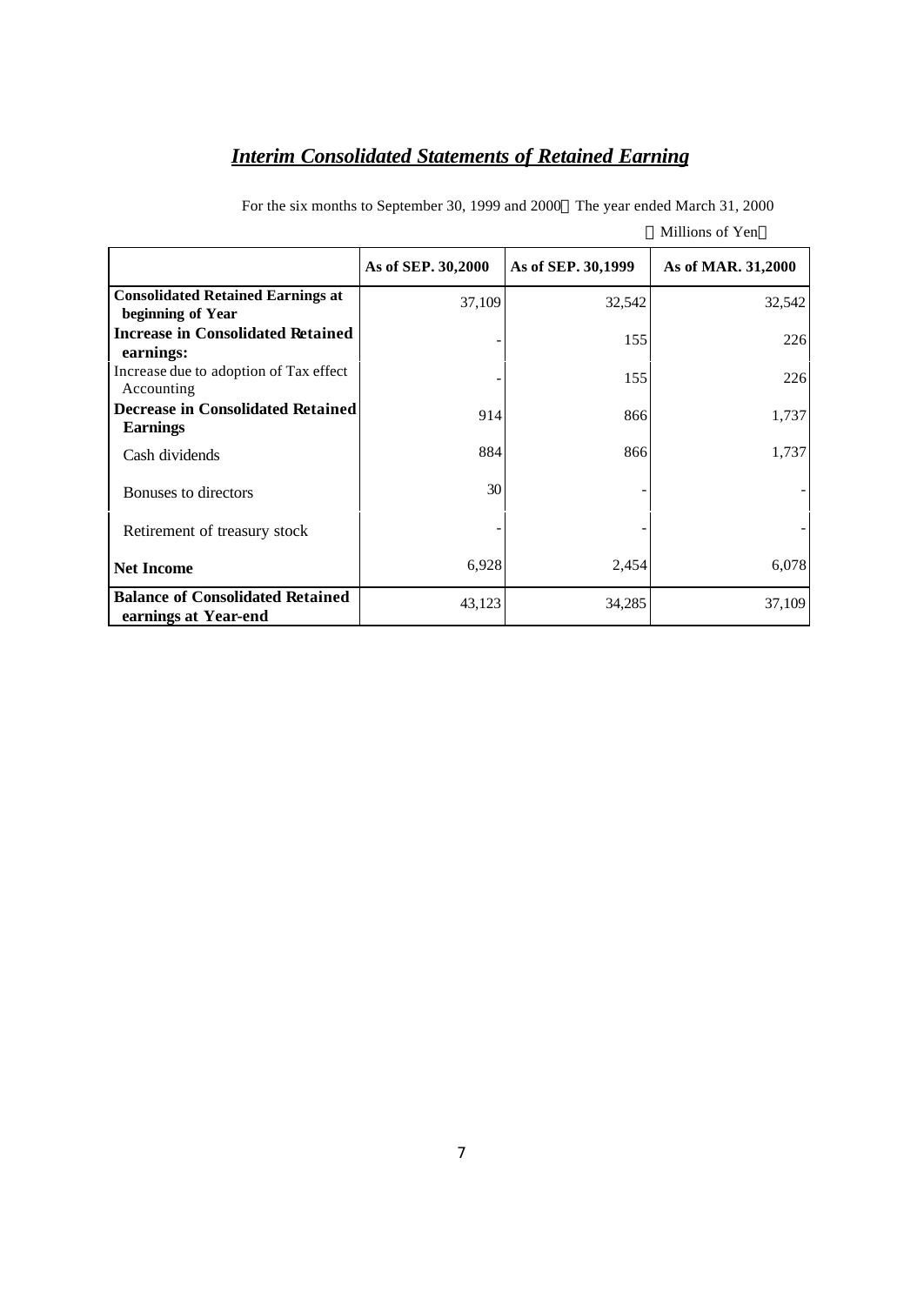# *Consolidated Statements of Cash Flows*

For the six months to September 30,2000 the year ended March 31,2000

|                                                              |                              | Millions of yen                       |
|--------------------------------------------------------------|------------------------------|---------------------------------------|
|                                                              | Six months to<br>SEP.30,2000 | The year ended<br><b>MAR. 31,2000</b> |
| .Cash Flows from Operating Activities                        |                              |                                       |
| Income before income tax and minority interests              | 11,614                       | 11,414                                |
| Depreciation and amortization                                | 2,652                        | 6,256                                 |
| Loss on sales or disposal of property and equipment          | 315                          | 898                                   |
| Interest expenses                                            | 579                          | 2,057                                 |
| Increase /Decrease in accounts and trade receivables         | 10,468                       | 9,824                                 |
| Increase /Decrease in inventories                            | 4,427                        | 3,291                                 |
| Increase in accounts and notes payable                       | 4,055                        | 10,359                                |
| Other                                                        | 946                          | 876                                   |
| Subtotal                                                     | 12,230                       | 23,576                                |
| Interest income and dividend income received                 | 281                          | 813                                   |
| Interest expenses paid                                       | 606                          | 2,172                                 |
| Income taxes paid                                            | 4,162                        | 1,849                                 |
| Net Cash provided by operating activities                    | 7,742                        | 20,368                                |
| .Cash Flows from Investing Activities                        |                              |                                       |
| Payments for purchase of property and equipment              | 4,008                        | 4,857                                 |
| Payments for purchase of short-term investment               |                              |                                       |
| In securities                                                | 998                          | 9,693                                 |
| Proceeds from sales of short-term investment in              | 3,384                        | 17,860                                |
| securities                                                   |                              |                                       |
| Proceeds from sales of long-term investment in<br>securities | 75                           | 1,551                                 |
| Increase /(Decrease)of short-term loans receivable           | 390                          | 4,639                                 |
| Others                                                       | 4                            | 477                                   |
| Net Cash provided by Investing Activities                    | 1,152                        | 9,022                                 |
| .Cash Flows from Financing Activities                        |                              |                                       |
| Increase/(Decrease) in short-term bank loans                 | 4,171                        | 8,184                                 |
| Borrowings of long-term debt                                 |                              | 3,219                                 |
| Repayments of long-term debt                                 | 2,489                        | 5,237                                 |
| Proceeds from issue of bonds                                 |                              | 2,938                                 |
| Expenditure from redemption of bonds                         | 9,770                        | 10,000                                |
| Proceeds from issue of stocks                                | 2,617                        | 4,080                                 |
| Cash dividends                                               | 890                          | 1,708                                 |
| Other                                                        | $\mathbf{0}$                 | $\boldsymbol{0}$                      |
| Net Cash provided by (used for) Financing Activities         | 14,704                       | 14,891                                |
| .Effect of Exchange Rate Change on cash and                  | 33                           | 885                                   |
| <b>Cash equivalents</b>                                      |                              |                                       |
| .Net Increase in Cash and Cash Equivalents                   | 8,146                        | 13,613                                |
| .Cash and Cash Equivalents at Beginning of Year              | 58,866                       | 45,252                                |
| .Cash and Cash Equivalents at End of Year                    | 50,719                       | 58,866                                |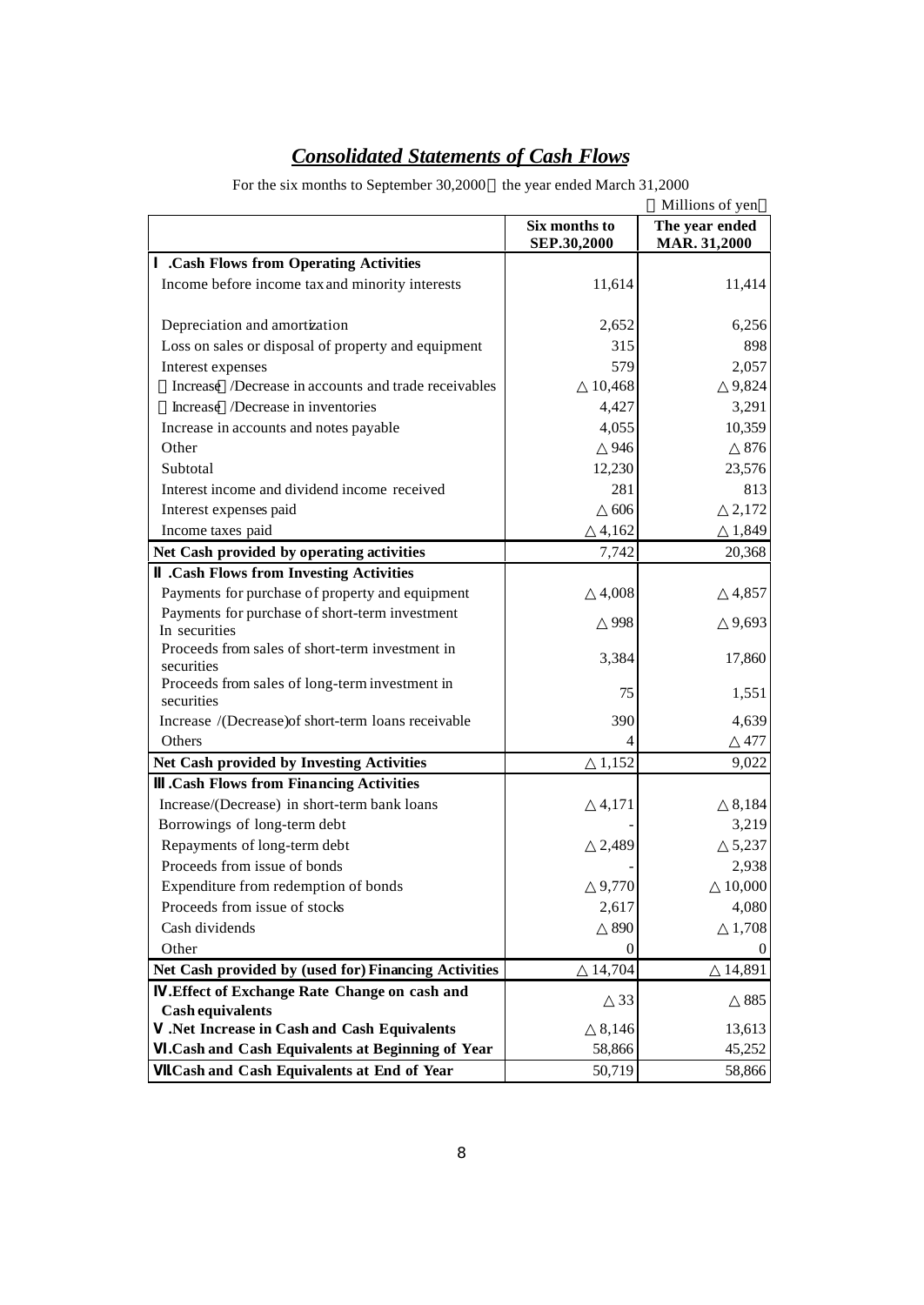## **Basis for presenting Consolidated Interim Financial Statements**

- *1. Scope of Consolidation*
	- (1) The consolidated accounts reflect the results of THK CO., LTD., and 12 consolidated subsidiaries, comprising the following:

Talk System Co., Ltd., Beldex Corporation, THK Yasuda Co., Ltd., THK Holdings of America, L.L.C., THK America, Inc., THK Manufacturing of America, Inc., THK Europe B.V., THK G.m.b.H., THK International Finance (UK) Ltd., PGM Ballscrews Ltd., PGM Ballscrews Ireland Ltd., and THK TAIWAN Co., Ltd.

- (2) Seven subsidiaries, including Nihon Slide Kogyo Co., Ltd., are not included in consolidation.
- (3) Reason for exclusion

The seven subsidiaries were excluded from the scope of consolidation as the effect of their total assets, net sales, interim net income (loss) and retained earnings on interim consolidated results would not be material.

### *2. Application of the Equity Method of Accounting*

- (1) One affiliated company, Daito Seiki Co., Ltd., is accounted for by the equity method.
- (2) Seven nonconsolidated subsidiaries, including Nihon Slide Kogyo Co., Ltd., and five affiliated companies, including Samick Industrial Co., Ltd., were not accounted for by the equity method.
- (3) Reason for exclusion

The seven non-consolidated subsidiaries and five affiliated companies were excluded from the equity method of accounting due to their immaterial effect on interim consolidated results.

#### **3. Consolidated Subsidiaries Having Different Fiscal Year-Ends**

THK Holdings of America, L.L.C., THK America, Inc., THK Manufacturing of America, Inc., THK Europe B.V., THK G.m.b.H., THK International Finance (UK) Ltd., PGM Ballscrews Ltd., PGM Ballscrews Ireland Ltd. and THK Taiwan Co., Ltd. close their books of account for the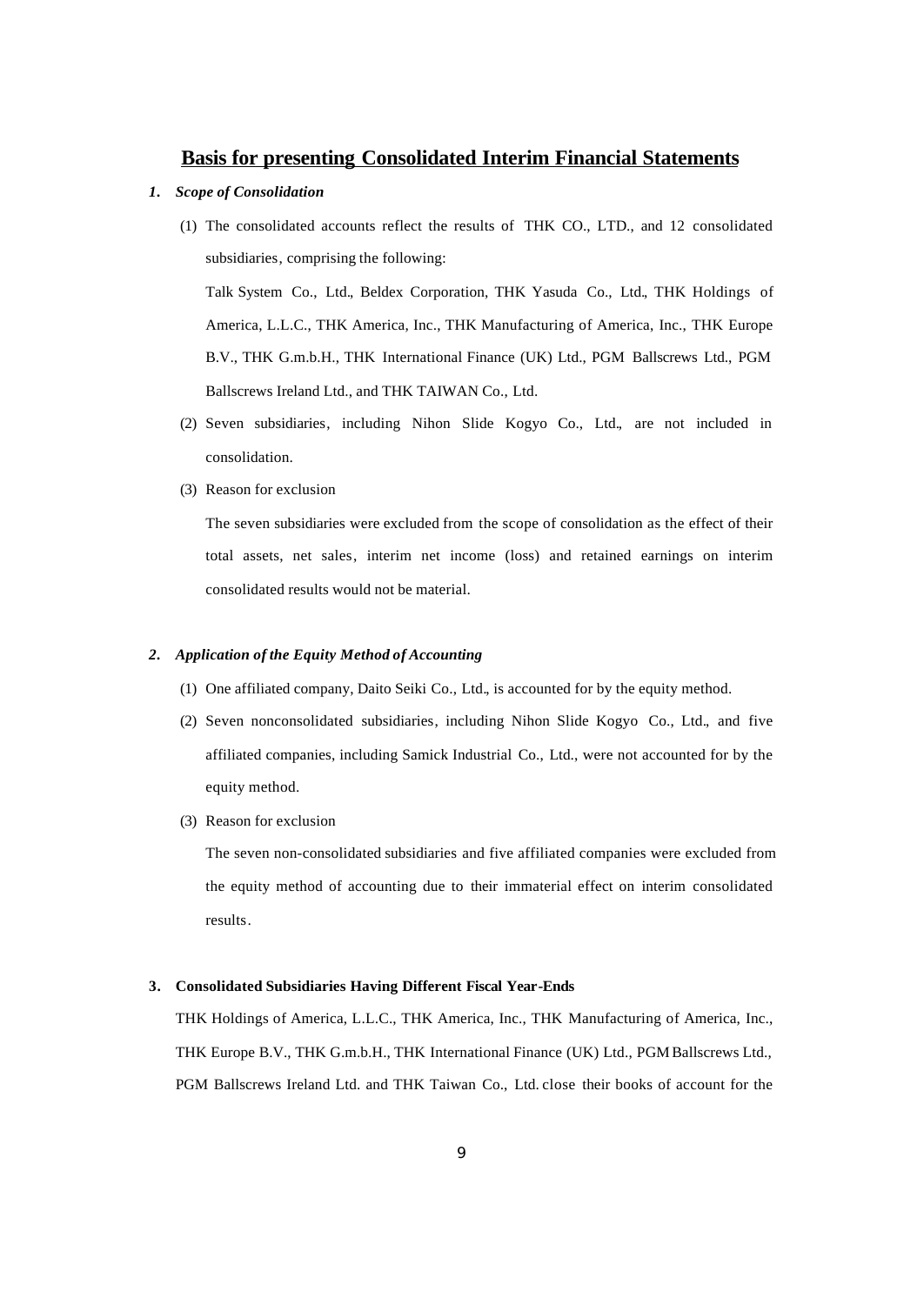interim period on June 30. Necessary adjustments are made to consolidated financial statements for relevant transactions conducted during the interim period.

#### *4. Summary of Significant Accounting Policies*

- (1) Evaluation of Significant Assets
	- A) Marketable securities

Marketable securities to be held until maturity are stated at cost with discounts or premiums amortized throughout the holding periods. Other marketable securities listed on stock exchanges are stated at fair market value as of the interim balance-sheet date, with the sale price computed by the moving average method. Other marketable securities not listed are stated at cost by the moving average method. Derivatives are stated at fair market value. Money trusts for the purpose of trading are stated at fair market value.

B) Inventories

| Company Name                       | <b>Asset Evaluation Method</b> | <b>Evaluation Standard</b> |
|------------------------------------|--------------------------------|----------------------------|
| Parent company                     | Weighted average cost          | Cost basis                 |
| Talk System Co., Ltd.              | Weighted average cost          | Cost basis                 |
| <b>Beldex Corporation</b>          | Actual cost                    | Cost basis                 |
| THK Yasuda Co., Ltd.               | Weighted average cost          | Cost basis                 |
| THK America, Inc.                  | First-in first-out             | Lower of cost or market    |
| THK Manufacturing of America, Inc. | First-in first-out             | Lower of cost or market    |
| THK Europe B.V.                    | Moving average                 | Lower of cost or market    |
| THK G.m.b.H.                       | Moving average                 | Lower of cost or market    |
| <b>PGM Ballscrews Ltd.</b>         | First-in first-out             | Lower of cost or market    |
| <b>PGM Ballscrews Ireland Ltd.</b> | First-in first-out             | Lower of cost or market    |
| THK TAIWAN Co., Ltd.               | Moving average                 | Lower of cost or market    |

#### (2) Depreciation and amortization

Depreciation of plant and equipment is computed in principal by the declining-balance method in accordance with the Corporate Tax Law of Japan. However, depreciation of and buildings (excluding building fixtures) acquired after April 1, 1998, are computed by the straight-line method in accordance with Corporate Tax Law standards.

Amortization of intangible assets is computed in principal by the straight-line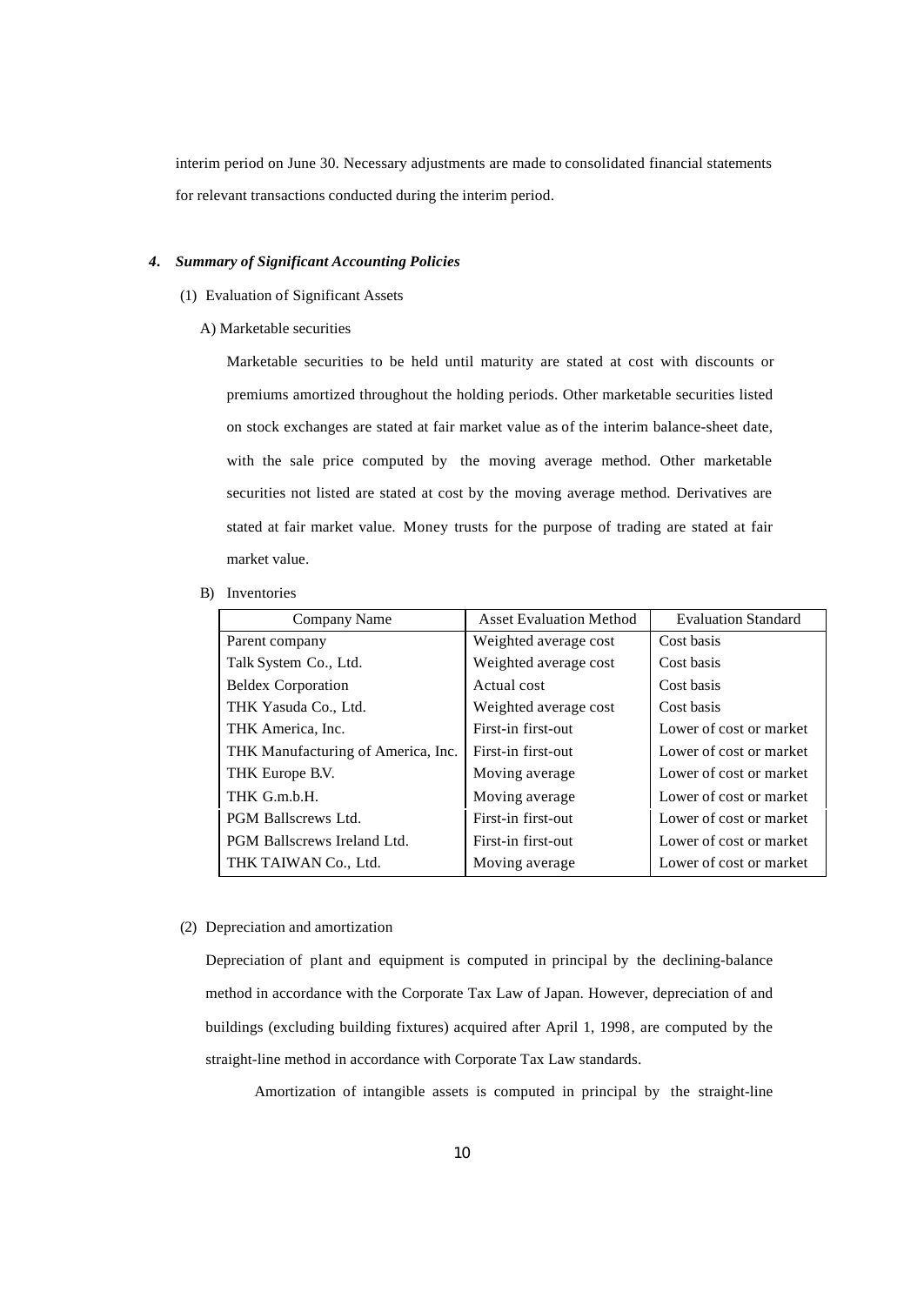method in accordance with the Corporate Tax Law of Japan. However, software for internal use is amortized over its estimated useful life of five years on a straight-line basis.

Amortization of long-term pre-paid expenses is computed in principal by the straight-line method in accordance with the Corporate Tax Law of Japan.

#### (3) Deferred charges

Bond issuance expenses are recognized in total when incurred.

Premiums to the book value of issued bonds are amortized by the straight-line method during the period until maturity.

#### (4) Basis for recording significant allowances

a. Allowance for bad debts

The allowance for bad debts is provided at an estimated amount of uncollectible receivables individually identified at the balance sheet date as well as the amount using the statutory percentage of outstanding receivables based on Japanese tax laws.

b. Accrued expenses

Accrued expenses are provided for in the amount that is expected to be paid for employees' benefits in the next fiscal year.

c. Accrued employees' retirement benefits

Accrued employees' retirement benefits are provided for based on the expected difference between estimated severance liabilities and pension fund assets at the end of the fiscal year, as of the interim balance-sheet date. Differences arising from this change in accounting method amounted to ¥11 million, which was disposed of as onetime expenses during the interim period under review.

(5) Leases

Financial leases are accounted for by the operating lease accounting method, except lease agreements that stipulate the transfer of ownership of the leased property to the lessee.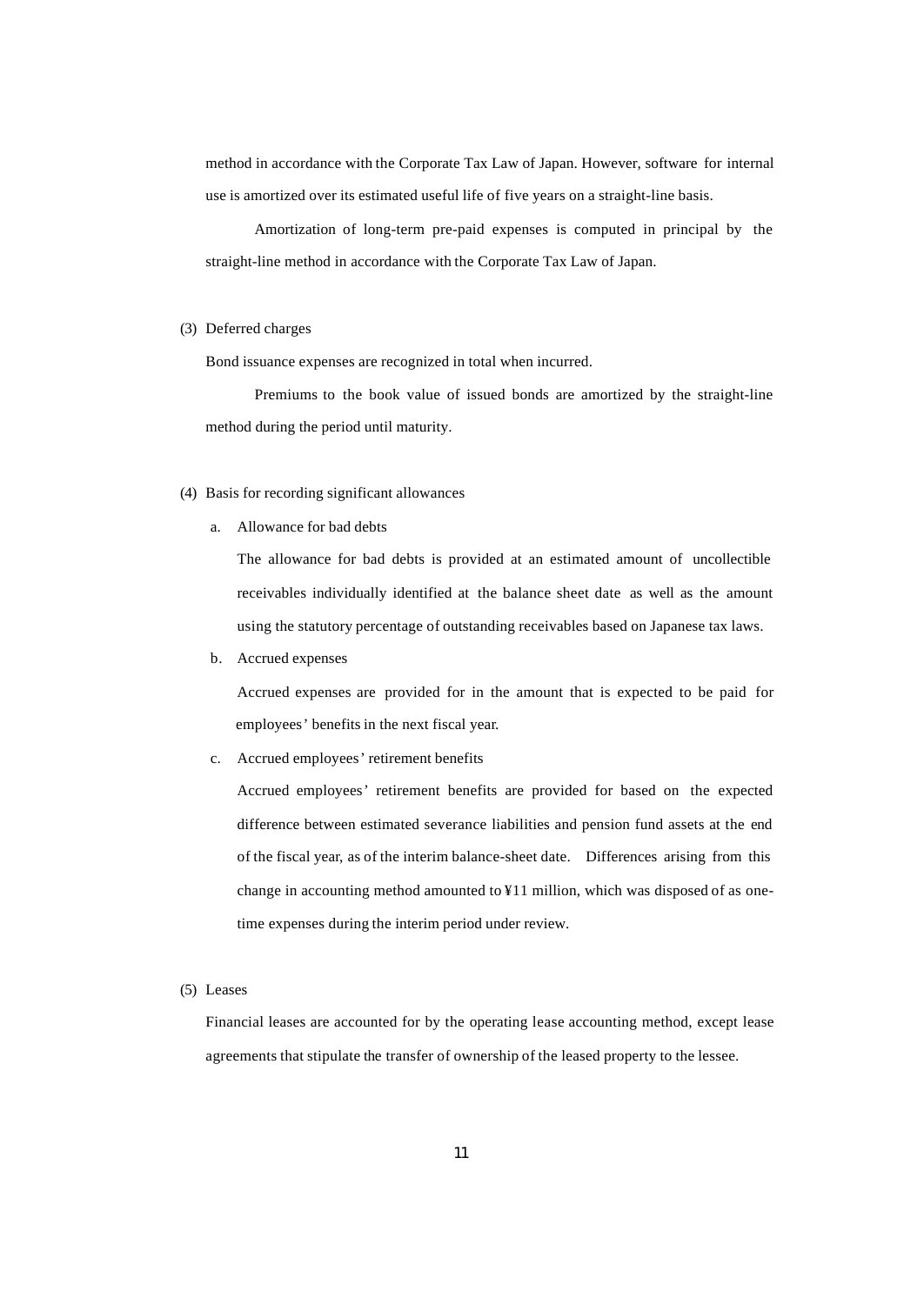#### (6) Hedging transactions

Evaluation gains and losses on foreign exchange contracts are allocated to settlement periods throughout the period of the contract. Interest-rate swaps that meet necessary conditions are accounted for using the special treatment method.

| <b>Hedging method</b>      | <u>Scope</u>                                    |
|----------------------------|-------------------------------------------------|
| Forward exchange contracts | Foreign currency obligations, including planned |
|                            | transactions                                    |
| Interest-rate swaps        | Bonds and borrowings                            |

Derivative financial instruments are utilized by the Company principally to reduce interest rate and foreign exchange rate risks.

#### *5. Scope of Funds on Statements of Consolidated Cash Flows*

Cash and cash equivalents include deposits that can be easily withdrawn and converted to cash and short term investments with a maturity within three months of their acquisition that are not subject to significant price risk.

#### *6. Consumption Tax*

Consumption taxes are accounted for using the net-of-tax method.

### *Additional information*

[Retirement benefit accounting]

Accounting standards regarding retirement benefits are applied from the interim period under review. The effect of this change was slight.

Accrued employees' retirement benefits include the allowance for retirement benefits.

#### [Accounting for financial assets]

Accounting standards regarding financial instruments are applied from the interim period under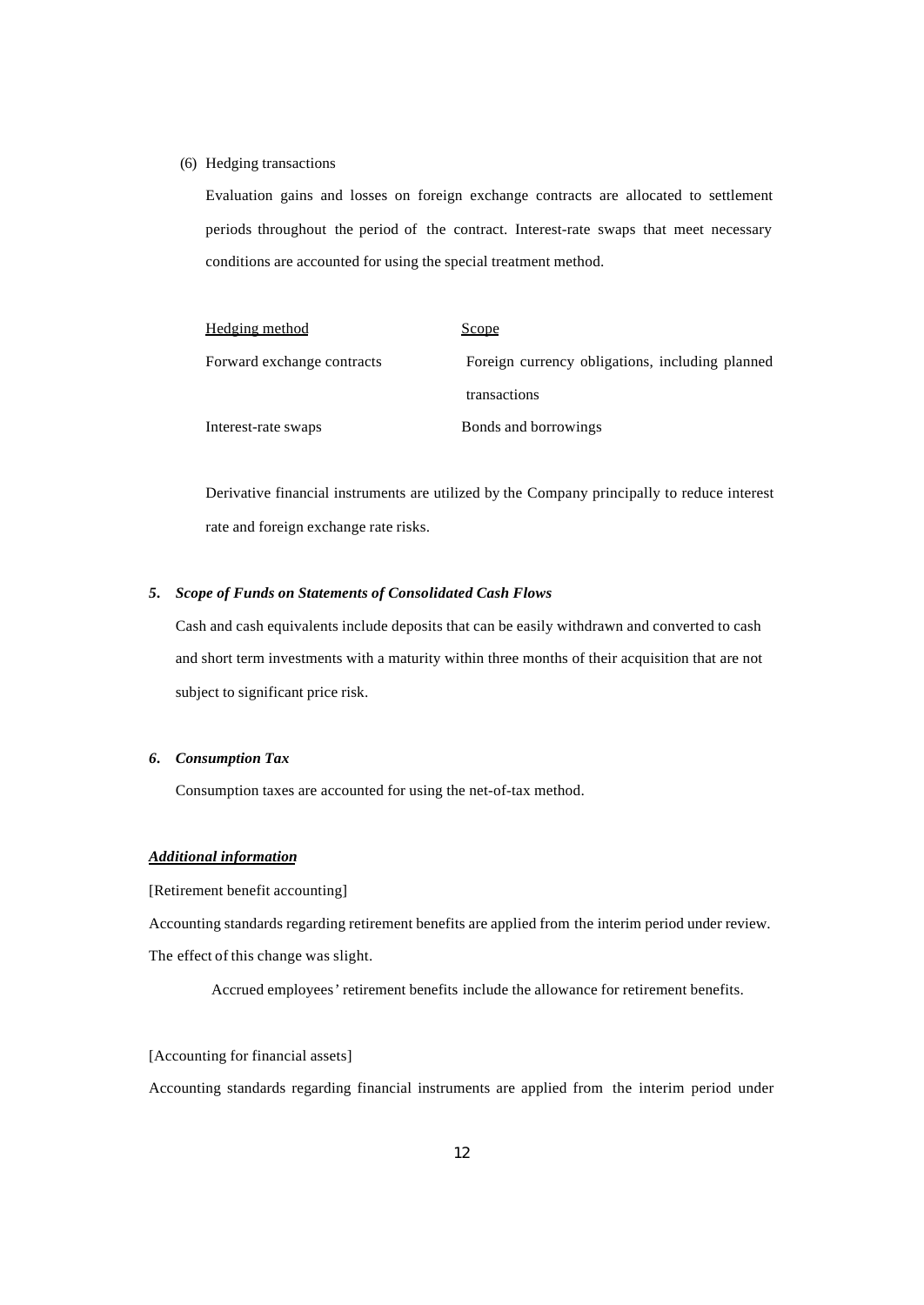review. The effect of this change was to increase ordinary income and income before income taxes each by ¥351 million, compared with previous accounting methods.

## [Foreign currency transactions]

Accounting standards regarding foreign currency transactions are applied from the interim period under review. The effect of this change on the statements of income was not material, although the adjustments resulting from foreign currency translation statement translation was transferred from assets to the shareholders' equity section of the balance sheets.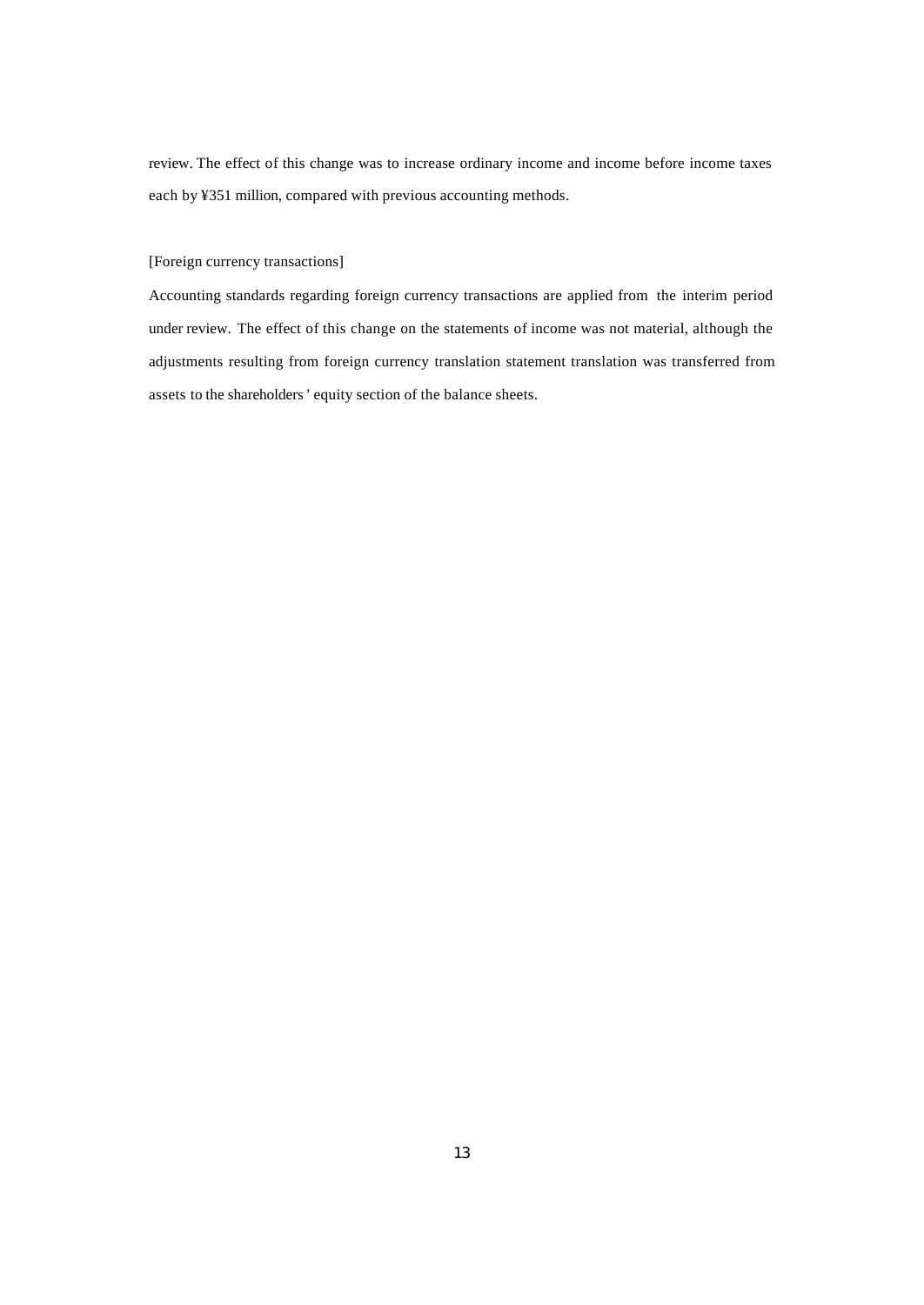# **Notes**

# *Interim Consolidated Balance Sheets*

|                           | September 30, 2000           | September 30, 1999        | March 31, 2000     |
|---------------------------|------------------------------|---------------------------|--------------------|
| Accumulated depreciation  | $\frac{1}{2}$ 56,692 million | ¥59,073 million           | $457,267$ million  |
| of property, plant and    |                              |                           |                    |
| equipment                 |                              |                           |                    |
| Discounts on notes        | $\frac{1}{2}$ 2,922 million  | $46,107$ million          | $45,171$ million   |
| Receivable                |                              |                           |                    |
| Loan guarantee            | $\frac{1}{2}$ 167 million    | $\frac{1}{2}$ 198 million | ¥157 million       |
| Guarantee contracts, etc. | $\frac{1}{2}$ 750 million    | $\frac{1}{2}$ 910 million | ¥830 million       |
| The amount of             | 272 Shares                   | 299 Shares                | 394 Shares         |
| treasury stocks           | $\angle 1$ million           | $\angle 0$ million        | $\angle 1$ million |

## *Lease Transactions*

Financial leases, except lease agreements that stipulate the transfer of ownership of the leased property to the lessee

(1) Acquisition costs, accumulated depreciation and net leased property at end of period

|                          | September 30, 2000       | March 31, 2000 |  |  |
|--------------------------|--------------------------|----------------|--|--|
|                          | Machinery and            | Machinery and  |  |  |
|                          | equipment<br>equipment   |                |  |  |
| Acquisition costs        | $\frac{1}{2}$ 68 million | ¥74 million    |  |  |
| Accumulated depreciation | $\frac{1}{2}$ 30 million | ¥28 million    |  |  |
| Net leased property      | $\frac{1}{2}$ 37 million | ¥45 million    |  |  |

|                          | September 30, 2000          | March 31, 2000   |
|--------------------------|-----------------------------|------------------|
|                          | Other                       | Other            |
| Acquisition costs        | $\frac{1}{2}$ 3,138 million | ¥3,242 million   |
| Accumulated depreciation | $\frac{1}{2}$ 1,117 million | $¥1,637$ million |
| Net leased property      | $\frac{1}{2}$ 2.021 million | $¥1,604$ million |

|                          | September 30, 2000          | March 31, 2000              |
|--------------------------|-----------------------------|-----------------------------|
|                          | Total                       | Total                       |
| Acquisition costs        | $\frac{1}{2}$ 3,207 million | $\frac{1}{2}$ 3,316 million |
| Accumulated depreciation | $\frac{1}{2}$ 1,148 million | $\frac{1}{2}$ 1,666 million |
| Net leased property      | $\frac{1}{2}$ ,058 million  | ¥ 1,649 million             |

Note: The amounts of acquisition costs and future minimum lease payments under finance leases include the imputed interest expense portion.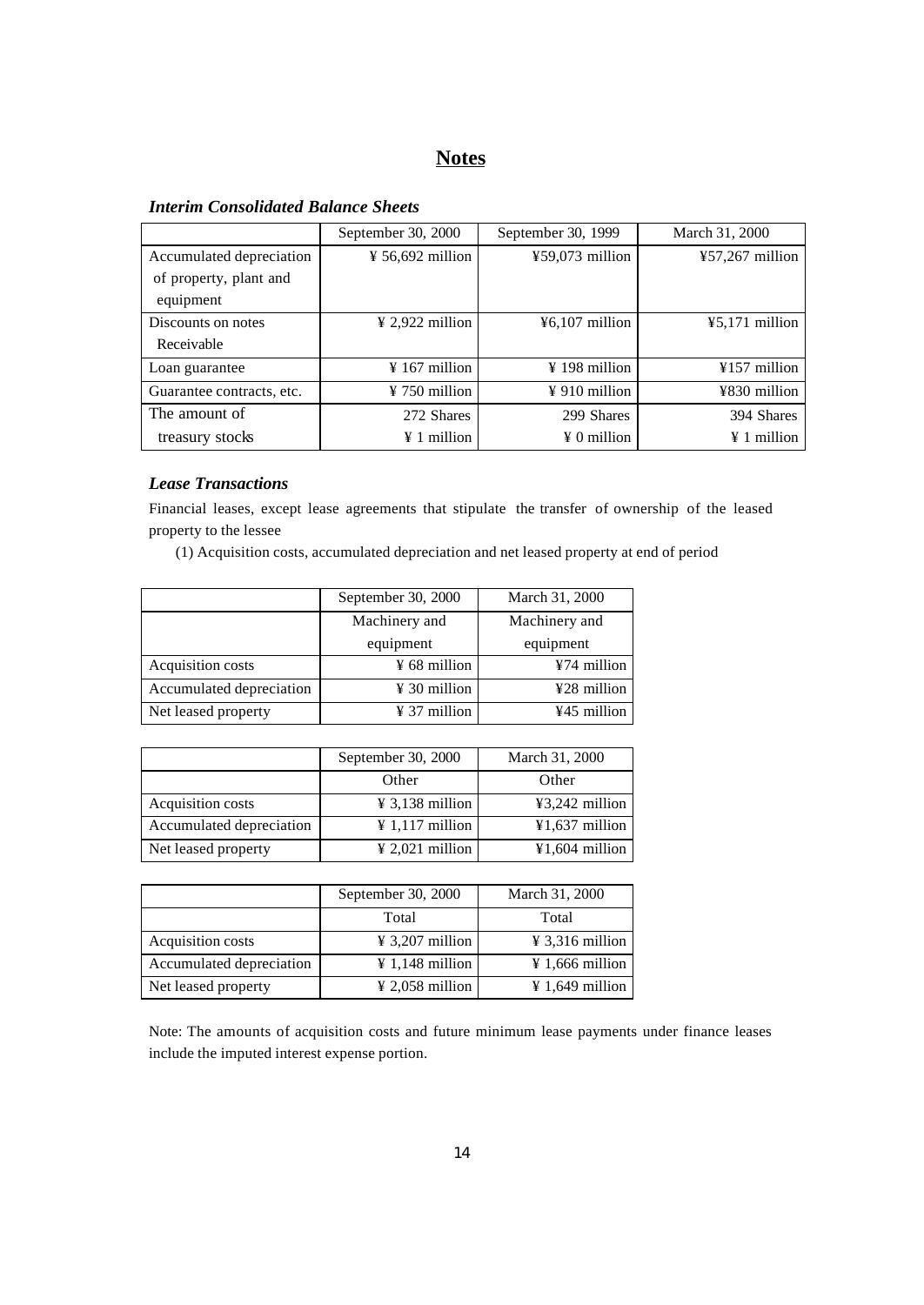(2) Future minimum lease payments under finance leases

|                     | September 30, 2000          | March 31, 2000              |
|---------------------|-----------------------------|-----------------------------|
| Due within one year | $\frac{1}{2}$ 630 million   | $\frac{1}{2}$ 485 million   |
| Due after one year  | $\frac{1}{2}$ 1,428 million | $\frac{1}{2}$ 1,164 million |
| Total               | $\frac{1}{2}$ 2,058 million | $\frac{1}{2}$ 1,649 million |

Note: The amounts of acquisition costs and future minimum lease payments under finance leases include the imputed interest expense portion.

(3) Lease payments and implied depreciation

|                | September 30, 2000        | March 31, 2000            |
|----------------|---------------------------|---------------------------|
| Lease payments | $\frac{1}{2}$ 315 million | $\frac{1}{2}$ 717 million |
| Depreciation   | $\frac{1}{2}$ 315 million | $\frac{1}{2}$ 717 million |

(4) Depreciation

Depreciation is computed using the straight-line method.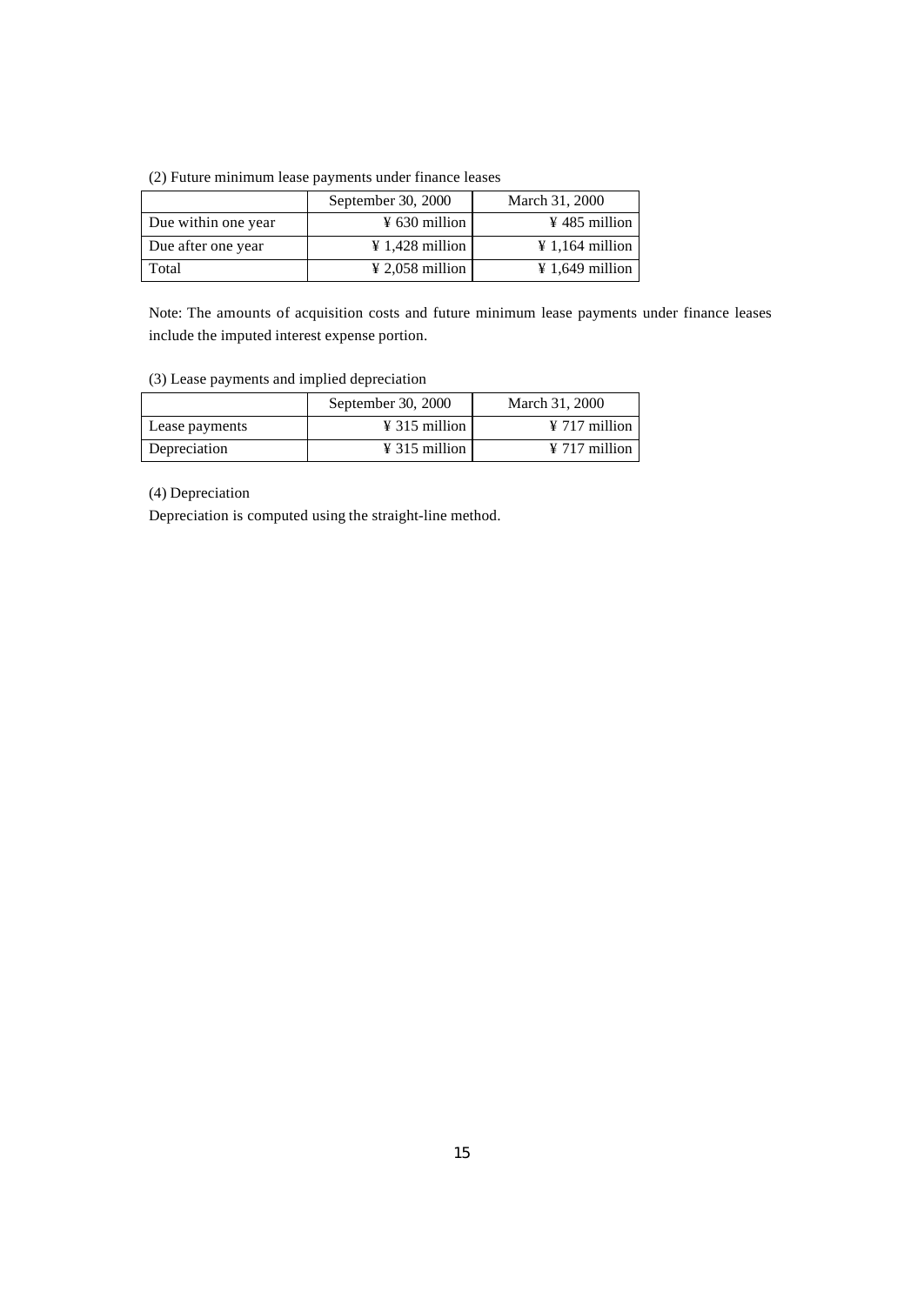# **Segment Information**

## *(1)Industry Segment Information*

As the sales, operating income and assets of the machinery parts segment are over 90% of total sales, total operating income and total assets of the Company and consolidated subsidiaries, industry segment information is not required to be disclosed. The Company and consolidated subsidiaries are operating in one industry segment; production and sales of linear motion systems.

## *(2)Geographical Segment Information*

Net sales of the Companies for the months to September 30, 1999 and 2000, classified by geographic segments are summarized as follows:

|                           |          |            |            |            |         | Elimina-  |          |
|---------------------------|----------|------------|------------|------------|---------|-----------|----------|
|                           |          |            |            |            |         | tions and |          |
|                           |          |            |            | Asia and   |         | corporate | Consoli- |
|                           | Japan    | America    | Europe     | other      | Total   | assets    | dated    |
| Net Sales and             |          |            |            |            |         |           |          |
| Operating Income          |          |            |            |            |         |           |          |
| Net Sales                 |          |            |            |            |         |           |          |
| <b>Customers</b>          | ¥ 54,757 | ¥<br>7,518 | ¥<br>5,525 | ¥<br>1,021 | ¥68,822 | ¥         | ¥68,822  |
| Inter-segment             | 8,663    | 228        | 71         |            | 8,962   | (8,962)   |          |
| Total                     | 63,421   | 7,746      | 5,596      | 1,021      | 77,785  | (8,962)   | 68,822   |
| <b>Operating Expenses</b> | 52,191   | 6,821      | 5,070      | 1,047      | 65,131  | (9,392)   | 55,738   |
| Operating Income          | 11,229   | 924        | 525        | (25)       | 12,654  | 429       | 13,084   |
| Assets.                   | 157,655  | 12,861     | 7,425      | 1,801      | 179,794 | 11,686    | 191,480  |

[ The Six months from 1 to September 30, 2000 ] millions of Yen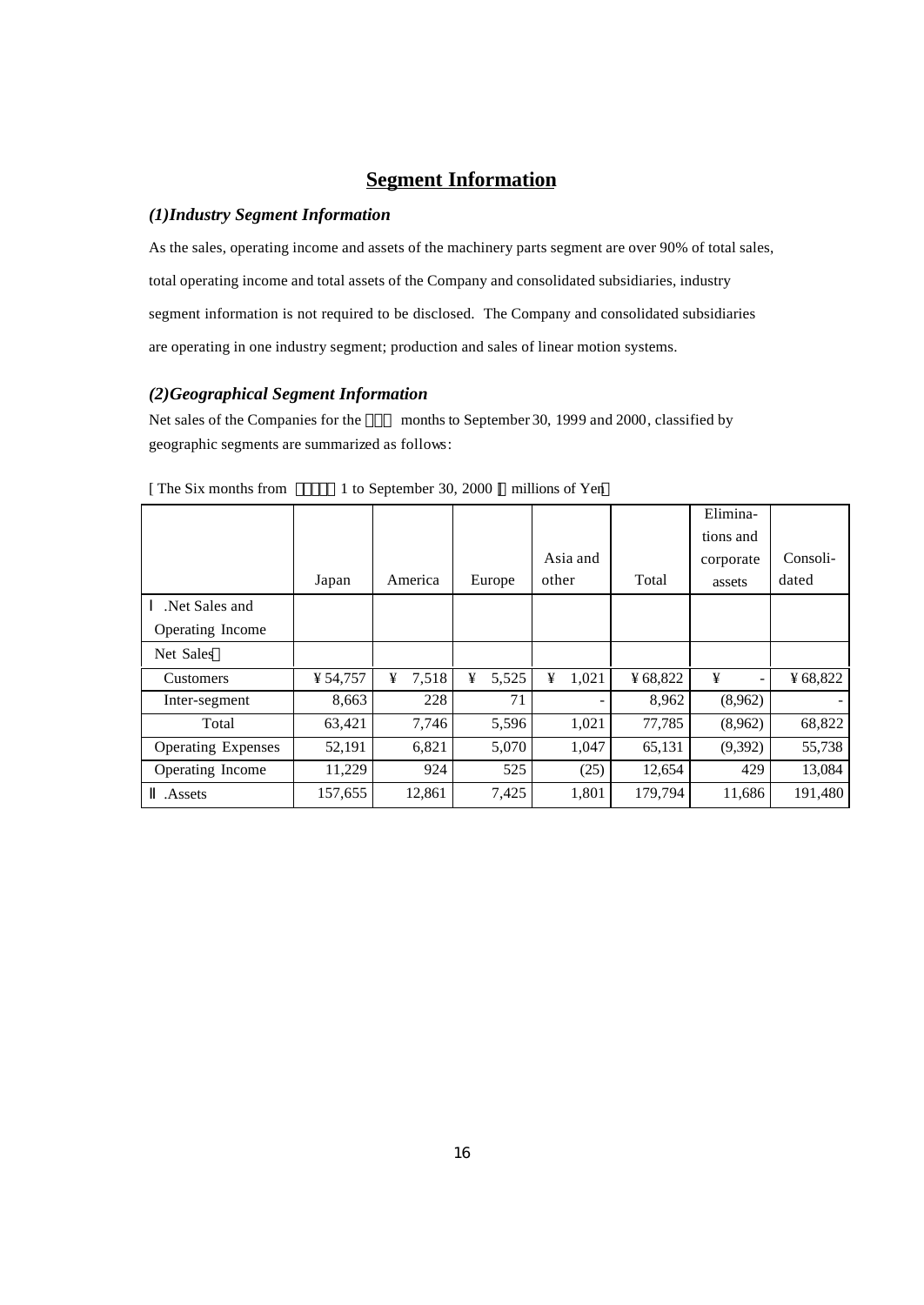|                           |          |            |            |          |          | Elimina-  |          |
|---------------------------|----------|------------|------------|----------|----------|-----------|----------|
|                           |          |            |            |          |          | tions and |          |
|                           |          |            |            | Asia and |          | corporate | Consoli- |
|                           | Japan    | America    | Europe     | other    | Total    | assets    | dated    |
| Net Sales and             |          |            |            |          |          |           |          |
| Operating Income          |          |            |            |          |          |           |          |
| Net Sales                 |          |            |            |          |          |           |          |
| <b>Customers</b>          | ¥ 38,245 | 5,792<br>¥ | ¥<br>5,466 | ¥<br>686 | ¥ 50,190 | ¥         | ¥ 50.190 |
| Inter-segment             | 6,415    |            | 66         |          | 6,482    | (6,482)   |          |
| Total                     | 44,660   | 5,792      | 5,532      | 686      | 56,673   | (6,482)   | 50,190   |
| <b>Operating Expenses</b> | 39,368   | 5,443      | 4,958      | 665      | 50,435   | (8, 153)  | 42,281   |
| Operating Income          | 5,292    | 349        | 574        | 21       | 6,237    | 1,671     | 7.908    |
| Assets.                   | 143,232  | 13,100     | 8,970      | 1,148    | 166,452  | 31,942    | 198,395  |

[ The Six months from 1 to September 30, 1999 ] millions of Yen

[ The year ended March 31, 2000 ] millions of Yen

|                           |         |         |            |            |          | Elimina-  |          |
|---------------------------|---------|---------|------------|------------|----------|-----------|----------|
|                           |         |         |            |            |          | tions and |          |
|                           |         |         |            | Asia and   |          | corporate | Consoli- |
|                           | Japan   | America | Europe     | other      | Total    | assets    | dated    |
| Net Sales and             |         |         |            |            |          |           |          |
| Operating Income          |         |         |            |            |          |           |          |
| Net Sales                 |         |         |            |            |          |           |          |
| <b>Customers</b>          | ¥82,722 | ¥10,869 | ¥<br>9.071 | ¥<br>1,291 | ¥103,954 | ¥         | ¥103,954 |
| Inter-segment             | 14,009  | 21      | 85         |            | 14,115   | (14, 115) |          |
| Total                     | 96,731  | 10.890  | 9,156      | 1,291      | 118,070  | (14, 115) | 103,954  |
| <b>Operating Expenses</b> | 84,522  | 10,362  | 8,376      | 1,189      | 104,450  | (14, 838) | 89,612   |
| Operating Income          | 12,208  | 527     | 780        | 102        | 13,619   | 722       | 14,342   |
| .Assets                   | 163,641 | 10,322  | 7,073      | 1,312      | 182,379  | 13,400    | 195,750  |

## *(3) Export Sales and Sales by Overseas Subsidiaries*

Overseas sales of the Companies (referring to the amounts of exports made by Company plus the sales by overseas consolidated subsidiaries) for the six months to September 30, 1999 and 2000 are summarized as follows: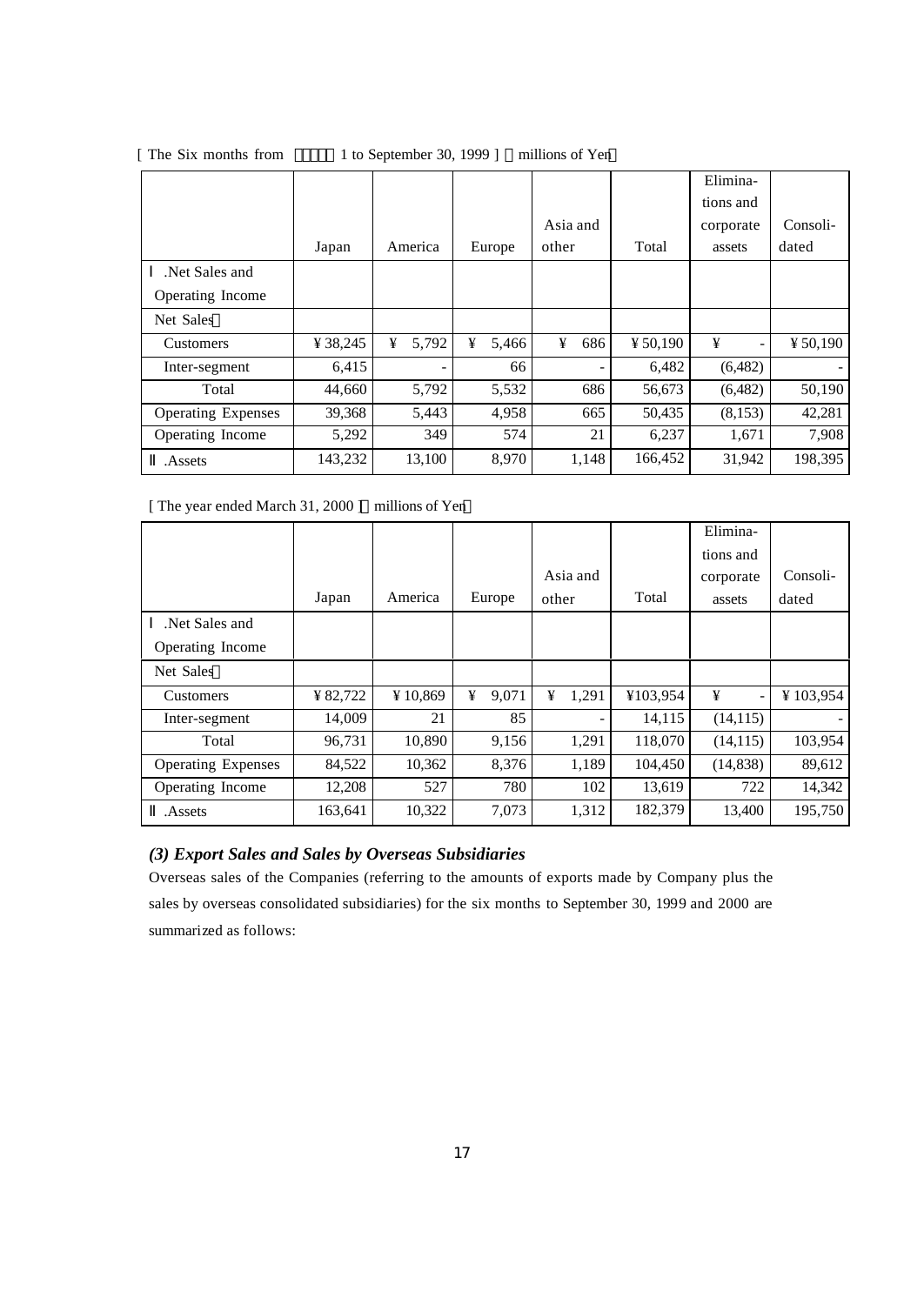|                                                             | Millions of yen |        |        |                 |                   |                              |                              |        |  |
|-------------------------------------------------------------|-----------------|--------|--------|-----------------|-------------------|------------------------------|------------------------------|--------|--|
|                                                             |                 | The    |        |                 |                   |                              | months to September 30, 2000 |        |  |
|                                                             | America         |        | Europe |                 | Asia and<br>other |                              |                              | Total  |  |
| Overseas sales                                              | ¥               | 7,606  | ¥      | 5,711           | ¥                 | 4,803                        | ¥                            | 18,121 |  |
| Consolidated net sales                                      |                 |        |        |                 |                   |                              | ¥                            | 68,822 |  |
| Overseas sales as a percentage of<br>Consolidated net sales |                 | 11.0 % |        | 8.3%            |                   | 7.0%                         |                              | 26.3%  |  |
|                                                             |                 |        |        | Millions of yen |                   |                              |                              |        |  |
|                                                             |                 | The    |        |                 |                   | months to September 30, 1999 |                              |        |  |

|                                                             | America |                     | Europe |       |   | Asia and<br>Other | Total |        |
|-------------------------------------------------------------|---------|---------------------|--------|-------|---|-------------------|-------|--------|
| Overseas sales                                              | ¥       | 5,804 $\frac{1}{2}$ |        | 5,529 | ¥ | 3,368             | ¥     | 14,701 |
| Consolidated net sales                                      |         |                     |        |       |   |                   | ¥     | 50,190 |
| Overseas sales as a percentage of<br>consolidated net sales |         |                     |        |       |   |                   |       |        |
|                                                             |         | 11.6 %              |        | 11.0% |   | 6.7%              |       | 29.3%  |

|                                                             | Millions of yen               |        |        |                     |  |                   |       |         |  |
|-------------------------------------------------------------|-------------------------------|--------|--------|---------------------|--|-------------------|-------|---------|--|
|                                                             | The year ended March 31, 2000 |        |        |                     |  |                   |       |         |  |
|                                                             | America                       |        |        |                     |  | Asia and<br>Other |       |         |  |
|                                                             |                               |        | Europe |                     |  |                   | Total |         |  |
| Overseas sales                                              | ¥                             | 10,900 | ¥      | 9,258 $\frac{1}{2}$ |  | 6,939             | ¥     | 27,097  |  |
| Consolidated net sales                                      |                               |        |        |                     |  |                   | ¥     | 103,954 |  |
| Overseas sales as a percentage of<br>consolidated net sales |                               |        |        |                     |  |                   |       |         |  |
|                                                             |                               | 10.5%  |        | 8.9%                |  | 6.7%              |       | 26.1%   |  |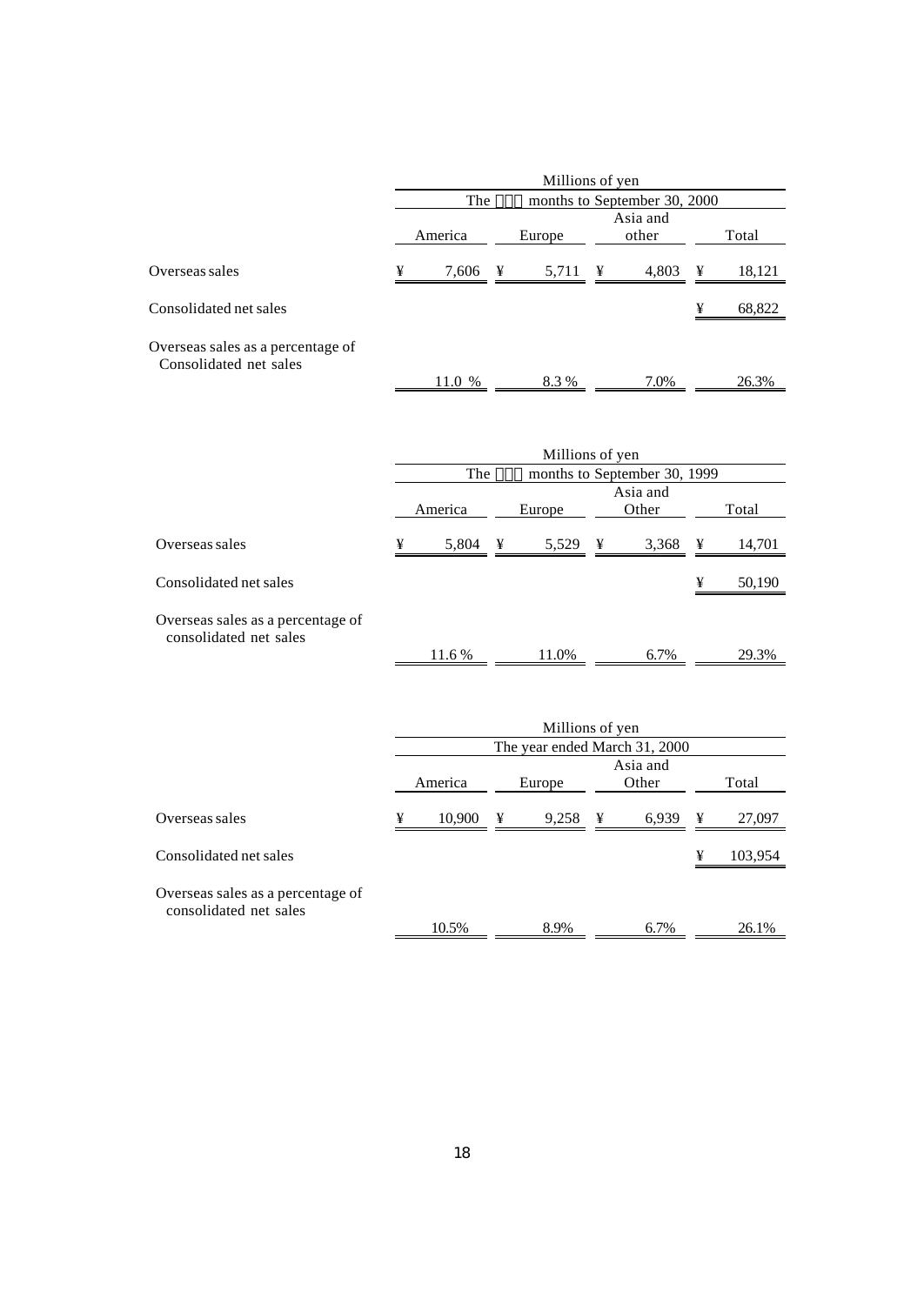# **Excerpt translation**



# *Interim Non-consolidated Financial Statement for the fiscal 2000*

November 24,2000

Company name : **THK CO., LTD. ( listed on OTC )** Code number: 6481 Head Office : 3-11-6 Nishi-Gotanda, Shinagawa-ku, Tokyo Contact : Shigeru Wako, Director General Manager, Corporate Strategy Department Tel : ( 813 ) 5434 - 0300 Date of the board meeting for consolidated financial settlement : November 24, 2000

1. Financial performance in the six months to September 30,2000

(1) Operation results

Note Any fractional sum less than a million yen is discarded

|                                      | Six Months to<br>September<br>30,2000 |       | Six Months to<br>September<br>30,1999 |       | The year ended<br>March 31,<br>2000 |
|--------------------------------------|---------------------------------------|-------|---------------------------------------|-------|-------------------------------------|
| Net sales<br>(Millions of yen)       | 57,955                                | 43.7  | 40.329                                | 2.1   | 87,838                              |
| Operating Income<br>Millions of yen) | 10,591                                | 108.5 | 5,080                                 | 15.6  | 11,719                              |
| Ordinary Income<br>Millions of yen)  | 9,886                                 | 164.0 | 3.744                                 | 22.1  | 9,401                               |
| Net Income<br>(Millions of yen)      | 5,453                                 | 194.3 | 1,852                                 | 20.8  | 4,181                               |
| Net income per share<br>yen)         |                                       | 45.86 |                                       | 16.02 | 35.98                               |

Note: 1. Average number of Shares during the period ended;

September 30, 2000 : 118,902,125 shares

September 30, 1999 : 115,688,138 shares

March 31, 2000 : 116,201,766 shares

2.There was no change in the accounting policy.

3.Figures in parenthesis are the Percentage changes from the previous year.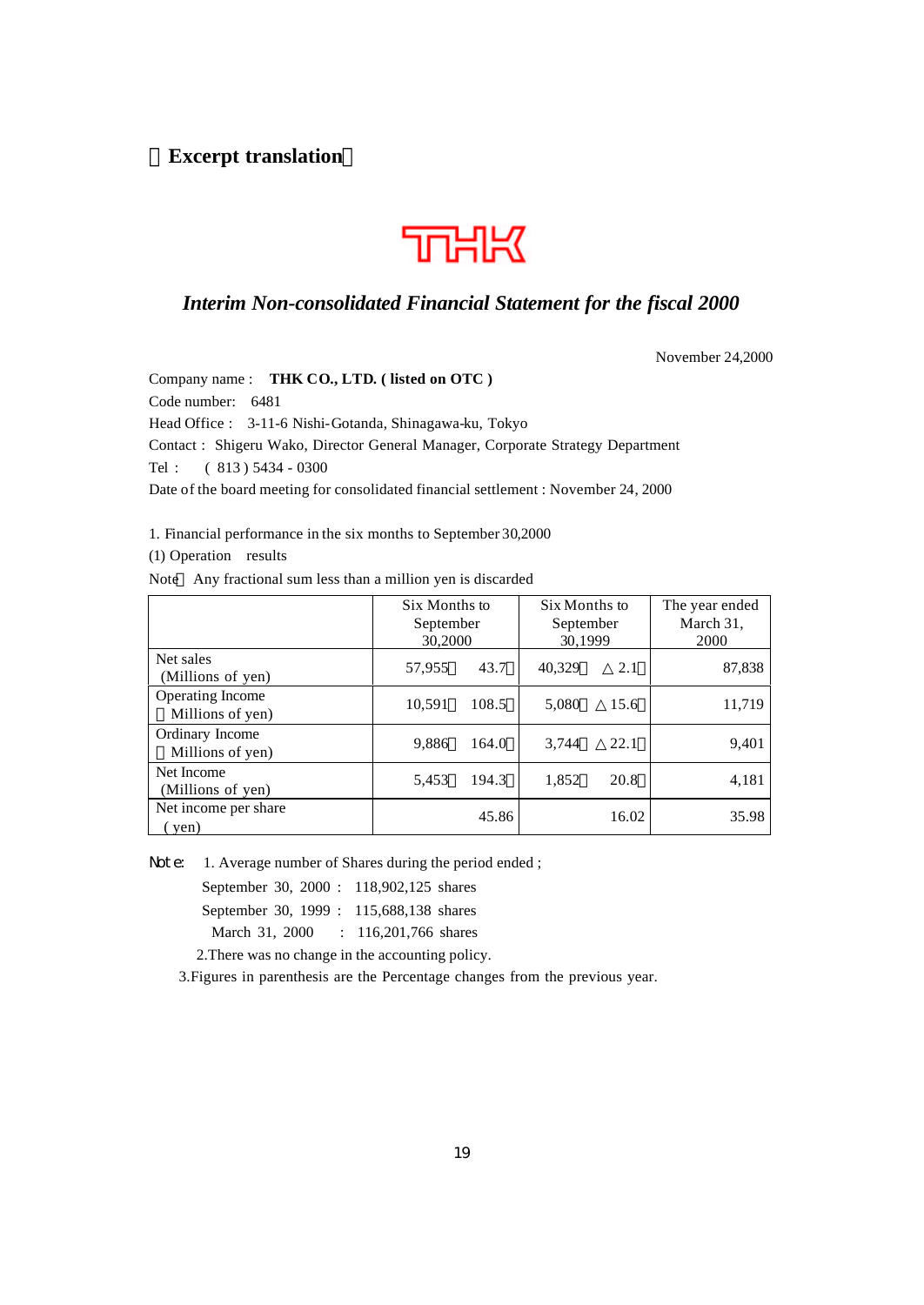#### (2)Cash dividends

|                                                | Six Months to<br>September 30,2000 | Six Months to<br>September 30,1999 | The year ended<br>March 31,2000 |
|------------------------------------------------|------------------------------------|------------------------------------|---------------------------------|
| Interim dividends per<br>share<br>yen)         | 7.50                               | 7.50                               |                                 |
| Dividends per share<br>for the full year (yen) |                                    |                                    | 15.00                           |

## (3)Finance position

|                                                  | Six Months to<br>September 30,2000 | Six Months to<br>September 30,1999 | The year ended<br>March 31,2000 |
|--------------------------------------------------|------------------------------------|------------------------------------|---------------------------------|
| Total assets<br>(Millions of yen)                | 177,986                            | 177,844                            | 178,412                         |
| Total shareholders' equity<br>Millions of yen)   | 92,738                             | 79,277                             | 84,794                          |
| Equity ratio<br>$(\% )$                          | 52.1                               | 44.6                               | 47.5                            |
| Total shareholders' equity<br>per share<br>(yen) | 777.09                             | 682.70                             | 718.97                          |

Note: Number of Shares of common Stock at the period ended ;

| September 30, 2000 : 119,340,568 shares   |                        |  |
|-------------------------------------------|------------------------|--|
| September 30, 1999 : 116, 123, 071 shares |                        |  |
| March 31, 2000                            | $: 117,939,535$ shares |  |

## 2.Forecast of financial performance for the year ended March 31, 2001

|                                            |                 | For the year ended March 31, 2001 |
|--------------------------------------------|-----------------|-----------------------------------|
| Net sales                                  | Millions of yen | 123,000                           |
| Ordinary Income                            | Millions of yen | 21,000                            |
| Net Income                                 | Millions of yen | 11,500                            |
| Cash dividends per share for the half year | yen             | 7.50                              |
| Cash dividends per share for the full year | yen             | 15.00                             |

Reference; Forecast net income per share (for the full year : ¥ 96.36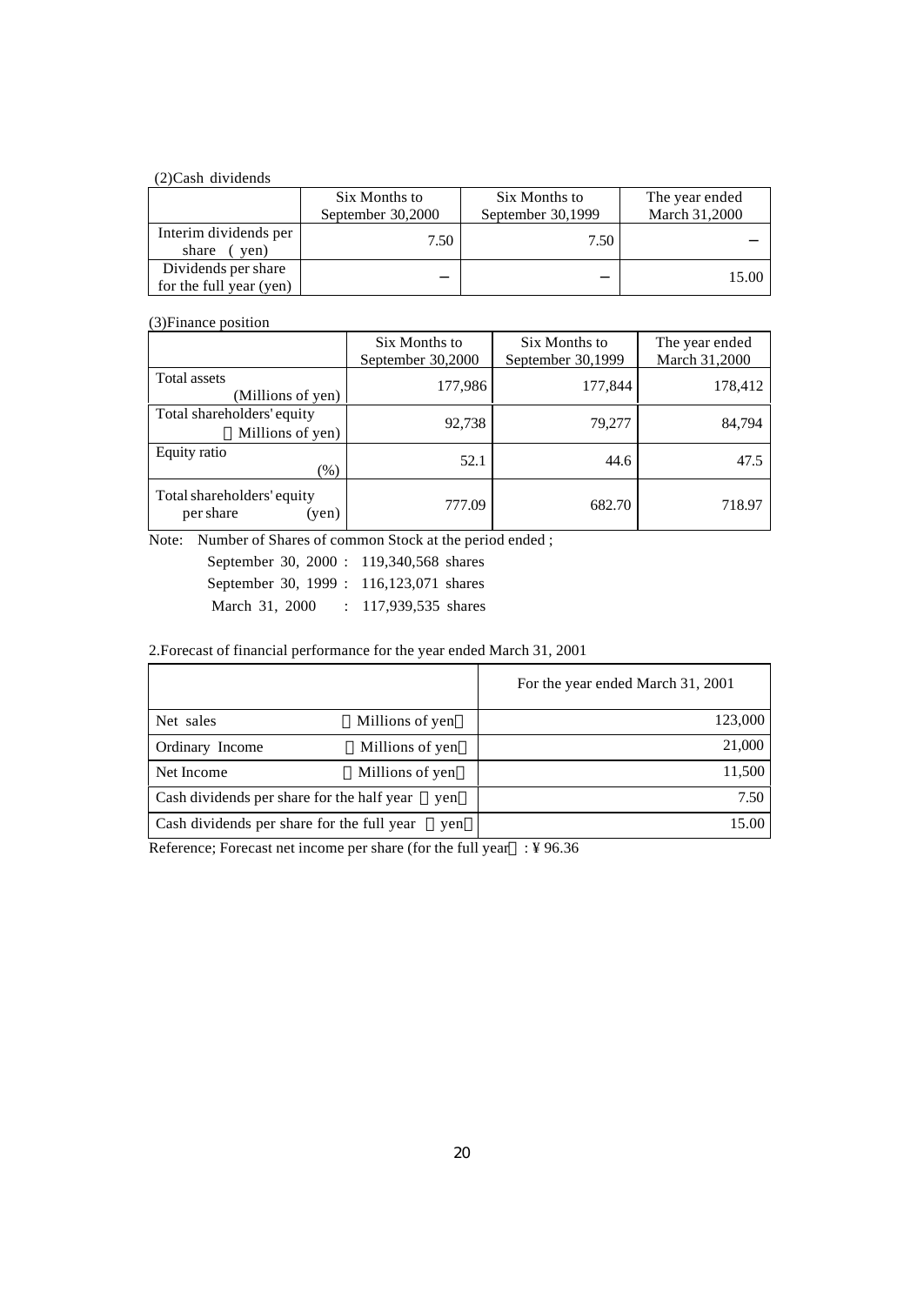|                                     | As of SEP. 30,2000     |       | As of SEP. 30,1999     |       | As of MAR. 31,2000     |       |
|-------------------------------------|------------------------|-------|------------------------|-------|------------------------|-------|
|                                     | <b>Millions of Yen</b> |       | <b>Millions of Yen</b> | ( )   | <b>Millions of Yen</b> | $($ ) |
| <b>Assets</b>                       |                        |       |                        |       |                        |       |
| <b>Current Assets:</b>              |                        |       |                        |       |                        |       |
| Cash on hand and in banks           | 33,137                 |       | 38,025                 |       | 42,355                 |       |
| Notes receivable                    | 19,183                 |       | 10,921                 |       | 14,108                 |       |
| Accounts receivable-trade           | 25,561                 |       | 14,233                 |       | 19,502                 |       |
| Securities                          | 6,337                  |       | 17,127                 |       | 8,733                  |       |
| Inventories                         | 21,866                 |       | 24,548                 |       | 22,791                 |       |
| Short-term loans                    | 5,629                  |       | 7,338                  |       | 7,897                  |       |
| Deferre<br>tax assets               | 559                    |       | 365                    |       | 575                    |       |
| Other                               | 954                    |       | 392                    |       | 462                    |       |
| Less: allowance for bad debts       | 135                    |       | 183                    |       | 202                    |       |
| Total current assets                | 113,095                | 63.5  | 112,769                | 63.4  | 116,225                | 65.1  |
| <b>Fixed Assets:</b>                |                        |       |                        |       |                        |       |
| Tangible Fixed Assets:              | 33,672                 | 18.9  | 33,818                 | 19.0  | 32,353                 | 18.1  |
| Buildings and structures            | 9,203                  |       | 8,350                  |       | 8,089                  |       |
| Machinery, equipment, and other     | 13,178                 |       | 15,063                 |       | 13,570                 |       |
| Land                                | 9,172                  |       | 8,870                  |       | 9,072                  |       |
| Other                               | 2,117                  |       | 1,534                  |       | 1,620                  |       |
| Intangible Fixed Assets:            | 3,451                  | 1.9   | 4,326                  | 2.4   | 3,852                  | 2.2   |
| Investments and Other:              | 27,716                 | 15.6  | 26,649                 | 15.0  | 25,827                 | 14.5  |
| Investment in securities            | 6,296                  |       | 7,186                  |       | 5,687                  |       |
| Investment in share of subsidiaries | 10,212                 |       | 9,461                  |       | 10,156                 |       |
| Investment in subsidiaries          | 6,346                  |       | 4,635                  |       | 4,635                  |       |
| Deffered tax assets                 | 186                    |       | 192                    |       | 335                    |       |
| Other                               | 5,175                  |       | 5,615                  |       | 5,144                  |       |
| Less: allowance for bad debts       | 500                    |       | 442                    |       | 131                    |       |
| Total fixed assets                  | 64,840                 | 36.4  | 64,793                 | 36.4  | 62,033                 | 34.8  |
| Deferred assets:                    |                        |       |                        |       |                        |       |
| Bond discount                       | 50                     |       | 281                    |       | 153                    |       |
| <b>Total Deferred assets</b>        | 50                     | 0.1   | 281                    | 0.2   | 153                    | 0.1   |
| <b>Total Assets</b>                 | 177,986                | 100.0 | 177,844                | 100.0 | 178,412                | 100.0 |

# *Interim Non-consolidated Balance Sheets*

For the six months to September 30, 1999 and 2000 the year ended March 31, 2000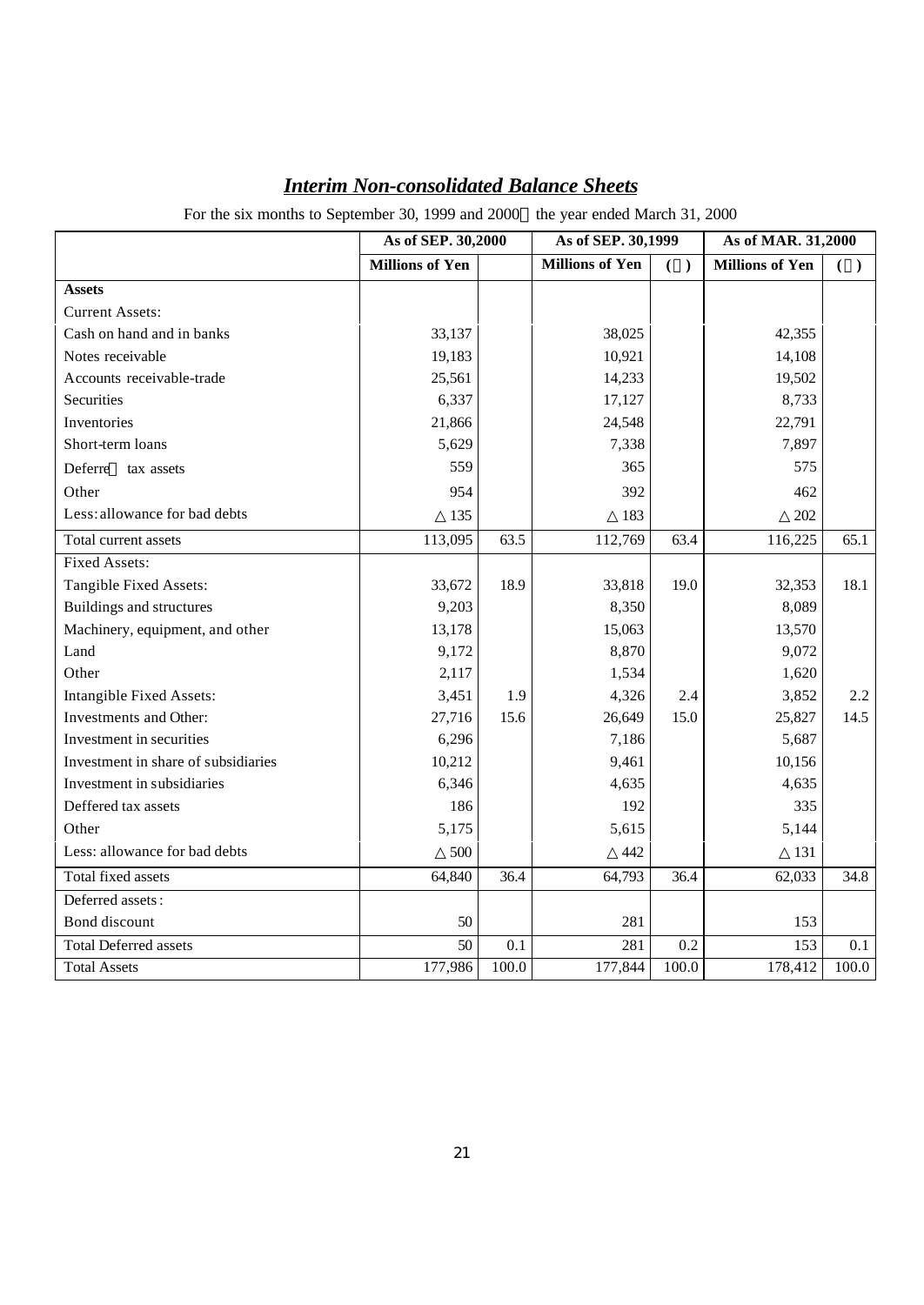|                                                | As of SEP. 30,2000     |       | As of SEP. 30,1999     |       | As of MAR. 31,2000     |       |
|------------------------------------------------|------------------------|-------|------------------------|-------|------------------------|-------|
|                                                | <b>Millions of Yen</b> |       | <b>Millions of Yen</b> | ( )   | <b>Millions of Yen</b> | ( )   |
| <b>Liabilities</b>                             |                        |       |                        |       |                        |       |
| <b>Current Liabilities:</b>                    |                        |       |                        |       |                        |       |
| Notes payable                                  | 17,296                 |       | 10,746                 |       | 13,463                 |       |
| Accounts payable-trade                         | 7,321                  |       | 3,520                  |       | 4,624                  |       |
| Short-term deb                                 | 4,510                  |       | 10,160                 |       | 6,750                  |       |
| Current portion of long-term deb               | 5,777                  |       | 4,862                  |       | 5,088                  |       |
| Current portion of bonds                       |                        |       | 19,770                 |       | 9,770                  |       |
| Accounts payable-other                         | 889                    |       | 1,177                  |       | 2,416                  |       |
| Corporate income taxes payable and other       | 3,934                  |       | 1,741                  |       | 3,515                  |       |
| Accrued expenses                               | 2,087                  |       | 1,588                  |       | 1,962                  |       |
| Bonuses payment reserve                        | 1,230                  |       | 1,120                  |       | 1,163                  |       |
| Accounts payable-equipment and other           | 1,440                  |       | 1,072                  |       | 675                    |       |
| <b>Stock warrants</b>                          |                        |       | 797                    |       | 368                    |       |
| Other                                          | 691                    |       | 531                    |       | 593                    |       |
| Total current liabilities                      | 45,179                 | 25.4  | 57,088                 | 32.1  | 50,392                 | 28.3  |
| Non-current liabilities:                       |                        |       |                        |       |                        |       |
| <b>Bonds</b>                                   | 16,000                 |       | 13,000                 |       | 16,000                 |       |
| Convertible bonds                              | 13,966                 |       | 14,621                 |       | 14,033                 |       |
| Long-term debt                                 | 8,932                  |       | 12,812                 |       | 12,051                 |       |
| The Allowance for retirement benefits          |                        |       | 1,034                  |       | 1,105                  |       |
| Accrued employees' retirement benefits         | 1,140                  |       |                        |       |                        |       |
| Other                                          | 29                     |       | 10                     |       | 35                     |       |
| Total non-current liabilities                  | 40,068                 | 22.5  | 41,479                 | 23.3  | 43,225                 | 24.2  |
| <b>Total Liabilities</b>                       | 85,247                 | 47.9  | 98,567                 | 55.4  | 93,617                 | 52.5  |
| <b>Shareholders' Equity:</b>                   |                        |       |                        |       |                        |       |
| Common stock                                   | 23,075                 | 13.0  | 19,917                 | 11.2  | 21,733                 | 12.2  |
| Legal reserve                                  | 32,705                 | 18.5  | 28,571                 | 16.1  | 30,902                 | 17.3  |
| Additional paid-in capital                     | 30.931                 |       | 26,976                 |       | 29,220                 |       |
| Earned reserve                                 | 1,773                  |       | 1,595                  |       | 1,682                  |       |
| Surplus                                        | 36,606                 | 20.6  | 30,788                 | 17.3  | 32,158                 | 18.0  |
| Voluntary reserve                              | 28,921                 |       | 26,833                 |       | 26,833                 |       |
| <b>Unappropriated Interim Retained Earning</b> | 7,684                  |       | 3,955                  |       | 5,325                  |       |
| (of which Net Income for the six months)       | (5, 453)               |       | (1, 852)               |       | (4, 181)               |       |
| Valuation Adjustment for Marketable            | 351                    |       |                        |       |                        |       |
| Securities                                     |                        |       | -                      |       |                        |       |
| Total shareholders' equity                     | 92,738                 | 52.1  | 79 277                 | 44.6  | 84,794                 | 47.5  |
| Total Liabilities and shareholders' Equity     | 177,986                | 100.0 | 177,844                | 100.0 | 178,412                | 100.0 |